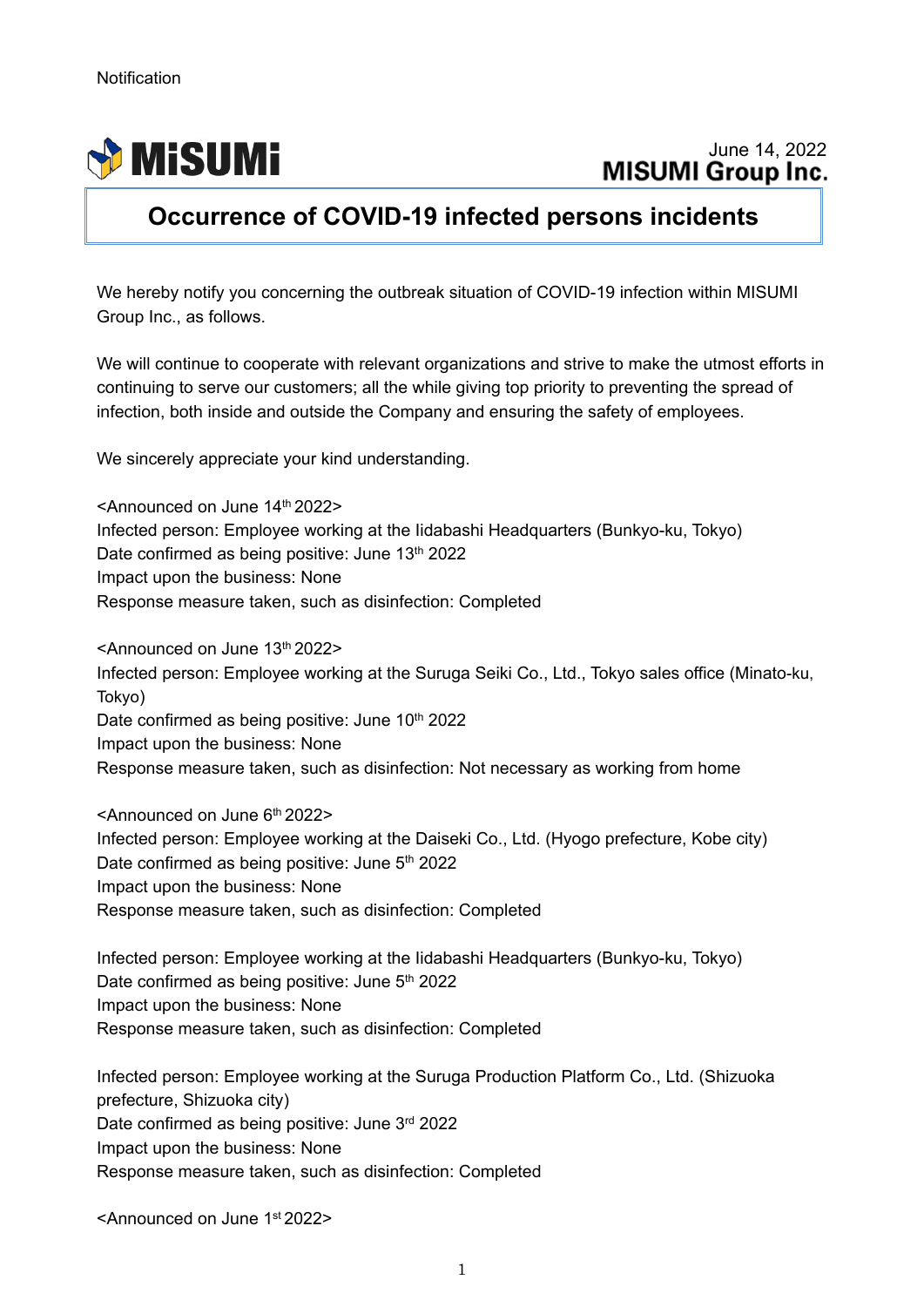Infected person: Employee working at the Iidabashi Headquarters (Bunkyo-ku, Tokyo) Date confirmed as being positive: May 31<sup>st</sup> 2022 Impact upon the business: None Response measure taken, such as disinfection: Completed

Infected person: Employee working at the Osaka sales office (Osaka prefecture, Suita city) Date confirmed as being positive: May 31<sup>st</sup> 2022 Impact upon the business: None Response measure taken, such as disinfection: Not necessary as working from home

<Announced on May 30th 2022> Infected person: Employee working at the Suruga Production Platform Co., Ltd. (Shizuoka prefecture, Shizuoka city) Date confirmed as being positive: May 28<sup>th</sup> 2022 Impact upon the business: None Response measure taken, such as disinfection: Completed

<Announced on May 25<sup>th</sup> 2022> Infected person: Employee working at the West Japan Distribution Center (Hyogo prefecture, Sanda city) Date confirmed as being positive: May 24<sup>th</sup> 2022 Impact upon the business: None Response measure taken, such as disinfection: Completed

<Announced on May 23rd 2022> Infected person: Employee working at the Iidabashi Headquarters (Bunkyo-ku, Tokyo) Date confirmed as being positive: May 22<sup>nd</sup> 2022 Impact upon the business: None Response measure taken, such as disinfection: Not necessary as working from home

<Announced on May 18th 2022> Infected person: Employee working at the Suruga Production Platform Co., Ltd. (Shizuoka prefecture, Shizuoka city) Date confirmed as being positive: May 17<sup>th</sup> 2022 Impact upon the business: None Response measure taken, such as disinfection: Completed

Infected person: Employee working at the Iidabashi Headquarters (Bunkyo-ku, Tokyo) Date confirmed as being positive: May 12<sup>th</sup> 2022 Impact upon the business: None Response measure taken, such as disinfection: Not necessary as working from home

<Announced on May 17th 2022> Infected person: Employee working at the Iidabashi Headquarters (Bunkyo-ku, Tokyo) Date confirmed as being positive: May 16th 2022 Impact upon the business: None Response measure taken, such as disinfection: Not necessary as working from home

 $\leq$ Announced on May 16<sup>th</sup> 2022>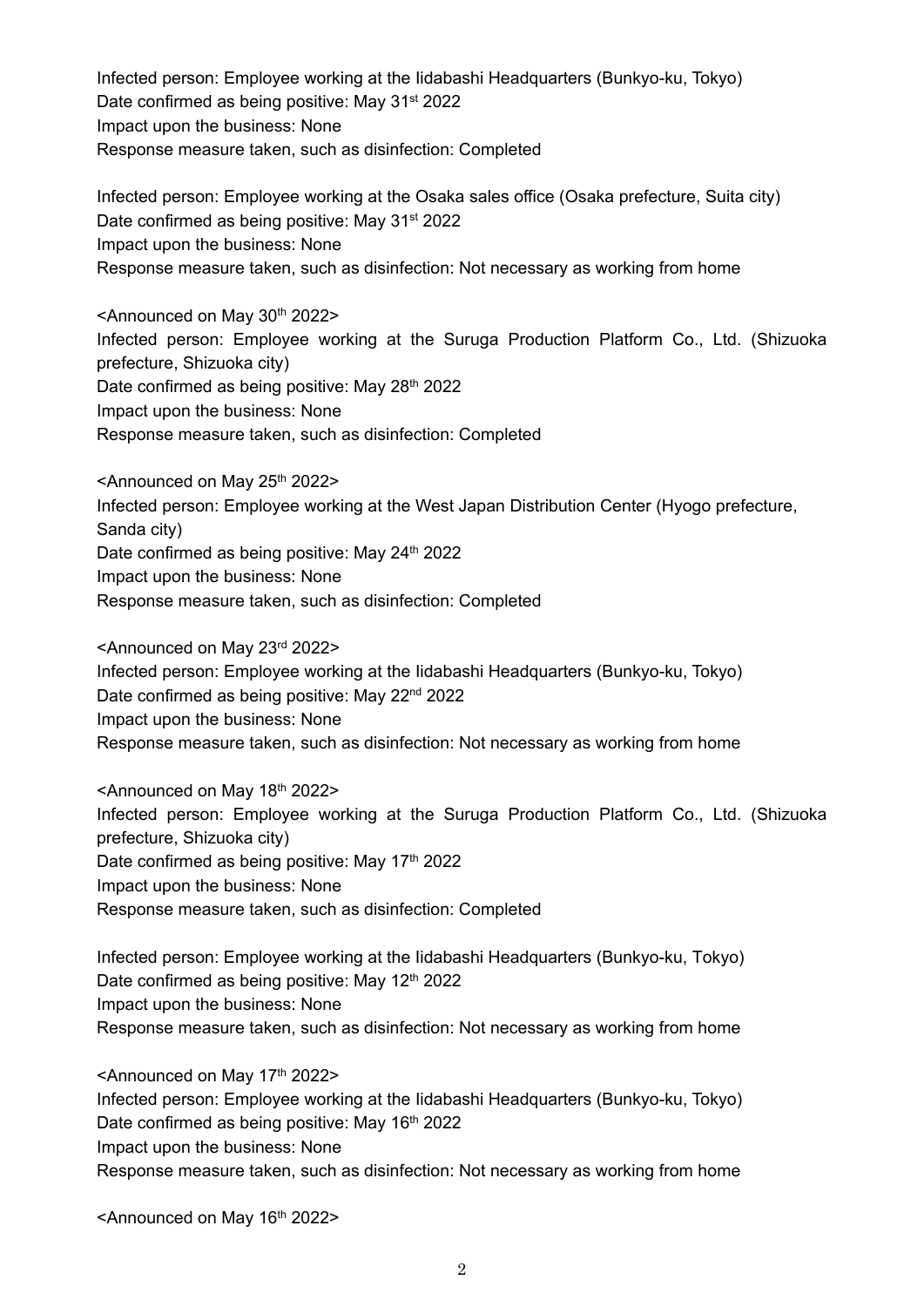Infected person: Employee working at the Iidabashi Headquarters (Bunkyo-ku, Tokyo) Date confirmed as being positive: May 15<sup>th</sup> 2022 Impact upon the business: None Response measure taken, such as disinfection: Completed

<Announced on May 13th 2022> Infected person: Employee working at the Iidabashi Headquarters (Bunkyo-ku, Tokyo) Date confirmed as being positive: May 12<sup>th</sup> 2022 Impact upon the business: None Response measure taken, such as disinfection: Not necessary as working from home

<Announced on May 11<sup>th</sup> 2022> Infected person: Employee working at the Suruga Production Platform Co., Ltd. (Ibaraki prefecture, Ami town) Date confirmed as being positive: May 10<sup>th</sup> 2022 Impact upon the business: None Response measure taken, such as disinfection: Not necessary as working from home

<Announced on May 10th 2022> Infected person: Employee working at the Iidabashi Headquarters (Bunkyo-ku, Tokyo) Date confirmed as being positive: May 10<sup>th</sup> 2022 Impact upon the business: None Response measure taken, such as disinfection: Not necessary as working from home

Infected person: Employee working at the East Japan Distribution Center (Kanagawa prefecture, Kawasaki city) Date confirmed as being positive: May 9<sup>th</sup> 2022 Impact upon the business: None Response measure taken, such as disinfection: Completed

<Announced on May 9th 2022> Infected person: Employee working at the Osaka sales office (Osaka prefecture, Suita city) Date confirmed as being positive: May  $7<sup>th</sup> 2022$ Impact upon the business: None Response measure taken, such as disinfection: Not necessary as working from home

Infected person: Temporary employee working at the East Japan Distribution Center (Kanagawa prefecture, Kawasaki city) Date confirmed as being positive: May  $6<sup>th</sup>$  2022 Impact upon the business: None Response measure taken, such as disinfection: Completed

<Announced on April 27th 2022> Infected person: Employee working at the Iidabashi Headquarters (Bunkyo-ku, Tokyo) Date confirmed as being positive: April 27<sup>th</sup> 2022 Impact upon the business: None Response measure taken, such as disinfection: Completed

Infected person: Employee working at the Iidabashi Headquarters (Bunkyo-ku, Tokyo)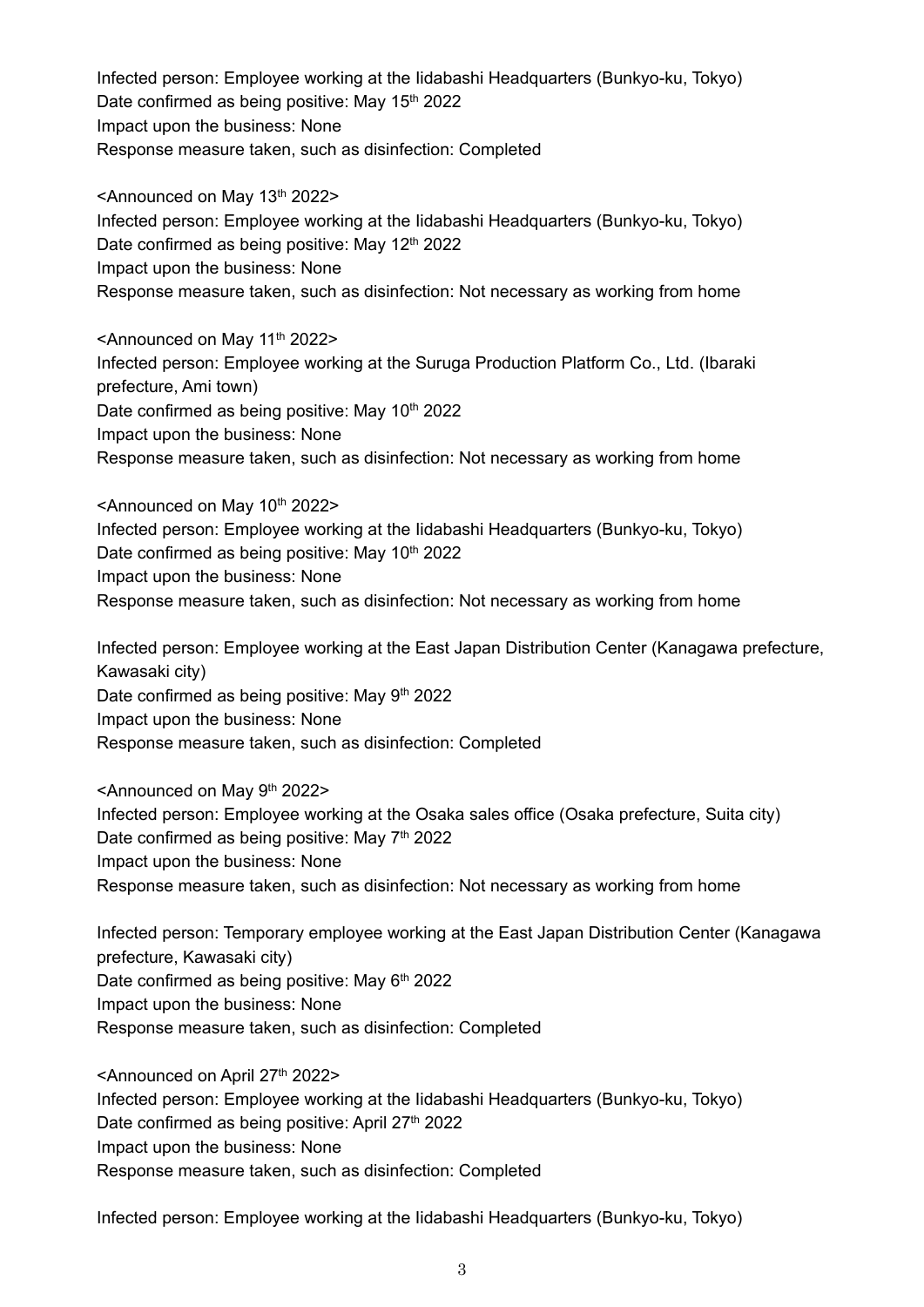Date confirmed as being positive: April 26<sup>th</sup> 2022 Impact upon the business: None Response measure taken, such as disinfection: Completed

<Announced on April 26<sup>th</sup> 2022> Infected person: Employee working at the Suruga Production Platform Co., Ltd. (Hyogo prefecture, Kobe city) Date confirmed as being positive: April 24<sup>th</sup> 2022 Impact upon the business: None Response measure taken, such as disinfection: Completed

<Announced on April 25<sup>th</sup> 2022> Infected person: Employee working at the East Japan Distribution Center (Kanagawa prefecture, Kawasaki city) Date confirmed as being positive: April 25<sup>th</sup> 2022 Impact upon the business: None Response measure taken, such as disinfection: Completed

Infected person: Temporary employee working at the East Japan Distribution Center (Kanagawa prefecture, Kawasaki city) Date confirmed as being positive: April 22<sup>th</sup> 2022 Impact upon the business: None Response measure taken, such as disinfection: Completed

Infected person: Employee working at the Iidabashi Headquarters (Bunkyo-ku, Tokyo) Date confirmed as being positive: April 22<sup>th</sup> 2022 Impact upon the business: None Response measure taken, such as disinfection: Completed

<Announced on April 21st 2022> Infected person: Employee working at the Iidabashi Headquarters (Bunkyo-ku, Tokyo) Date confirmed as being positive: April 20<sup>th</sup> 2022 Impact upon the business: None Response measure taken, such as disinfection: Not necessary as working from home

<Announced on April 20th 2022> Infected person: Employee working at the Iidabashi Headquarters (Bunkyo-ku, Tokyo) Date confirmed as being positive: April 20<sup>th</sup> 2022 Impact upon the business: None Response measure taken, such as disinfection: Completed

Infected person: Employee working at the Suruga Production Platform Co., Ltd. (Shizuoka prefecture, Shizuoka city) Date confirmed as being positive: April 19th 2022 Impact upon the business: None Response measure taken, such as disinfection: Completed

Infected person: Employee working at the Iidabashi Headquarters (Bunkyo-ku, Tokyo) Date confirmed as being positive: April 18<sup>th</sup> 2022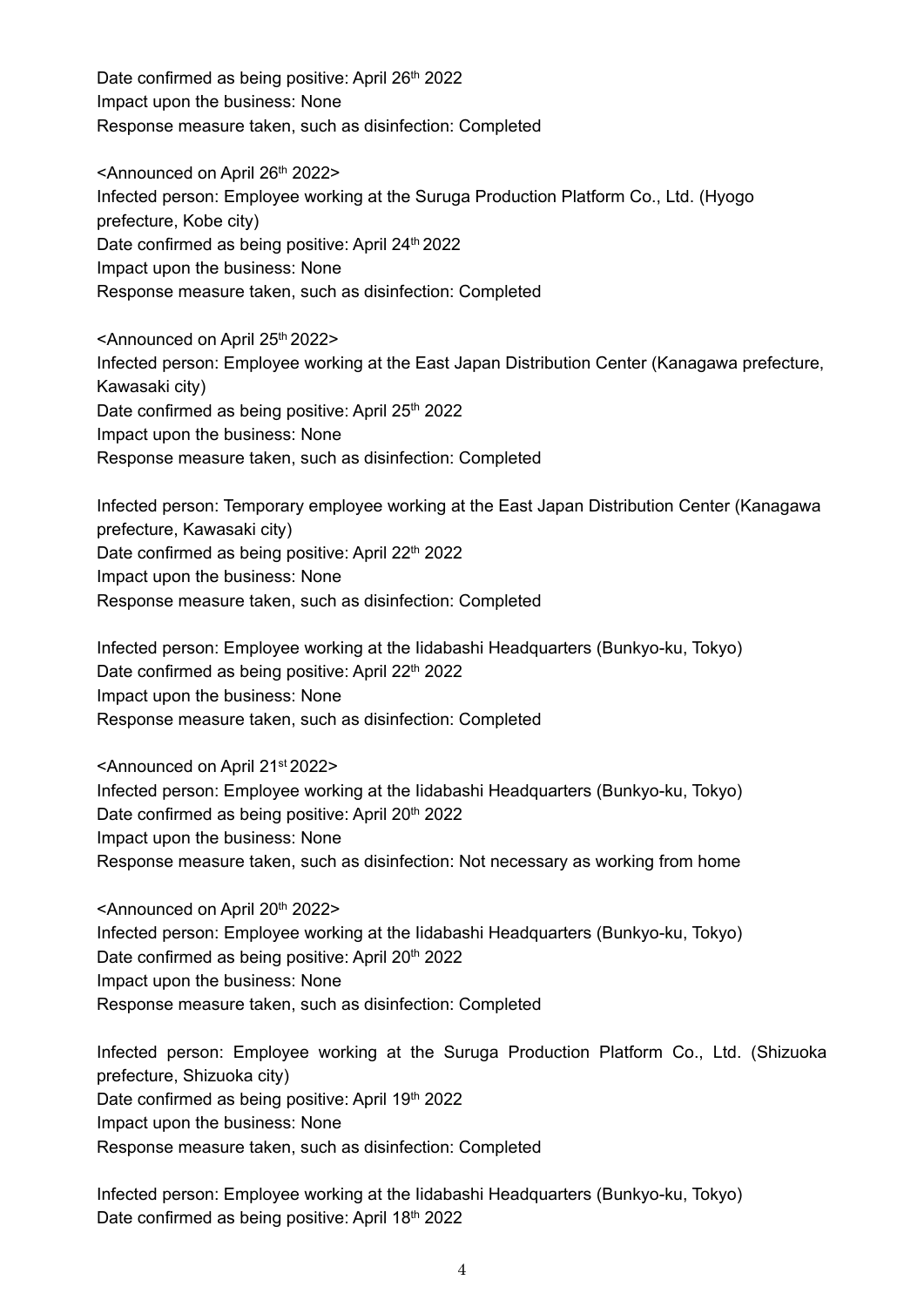Impact upon the business: None Response measure taken, such as disinfection: Not necessary as working from home

<Announced on April 19th 2022> Infected person: Temporary employee working at the Suruga Production Platform Co., Ltd. (Hyogo prefecture, Kobe city) Date confirmed as being positive: April 18th 2022 Impact upon the business: None Response measure taken, such as disinfection: Completed

<Announced on April 18th 2022> Infected person: Employee working at the Iidabashi Headquarters (Bunkyo-ku, Tokyo) Date confirmed as being positive: April 15<sup>th</sup> 2022 Impact upon the business: None Response measure taken, such as disinfection: Not necessary as working from home

<Announced on April 15<sup>th</sup> 2022> Infected person: Temporary employee at the Iidabashi Headquarters (Bunkyo-ku, Tokyo) Date confirmed as being positive: April 14<sup>th</sup> 2022 Impact upon the business: None Response measure taken, such as disinfection: Completed

Infected person: Employee working at the Iidabashi Headquarters (Bunkyo-ku, Tokyo) Date confirmed as being positive: April 11<sup>th</sup> 2022 Impact upon the business: None Response measure taken, such as disinfection: Completed

<Announced on April 14th 2022> Infected person: Employee working at the Iidabashi Headquarters (Bunkyo-ku, Tokyo) Date confirmed as being positive: April 13th 2022 Impact upon the business: None Response measure taken, such as disinfection: Completed

Infected person: Employee working at the Iidabashi Headquarters (Bunkyo-ku, Tokyo) Date confirmed as being positive: April 13th 2022 Impact upon the business: None Response measure taken, such as disinfection: Completed

<Announced on April 12th 2022> Infected person: Employee working at the Iidabashi Headquarters (Bunkyo-ku, Tokyo) Date confirmed as being positive: April 11<sup>th</sup> 2022 Impact upon the business: None Response measure taken, such as disinfection: Not necessary as working from home

Infected person: Employee working at the Iidabashi Headquarters (Bunkyo-ku, Tokyo) Date confirmed as being positive: April 11<sup>th</sup> 2022 Impact upon the business: None Response measure taken, such as disinfection: Not necessary as working from home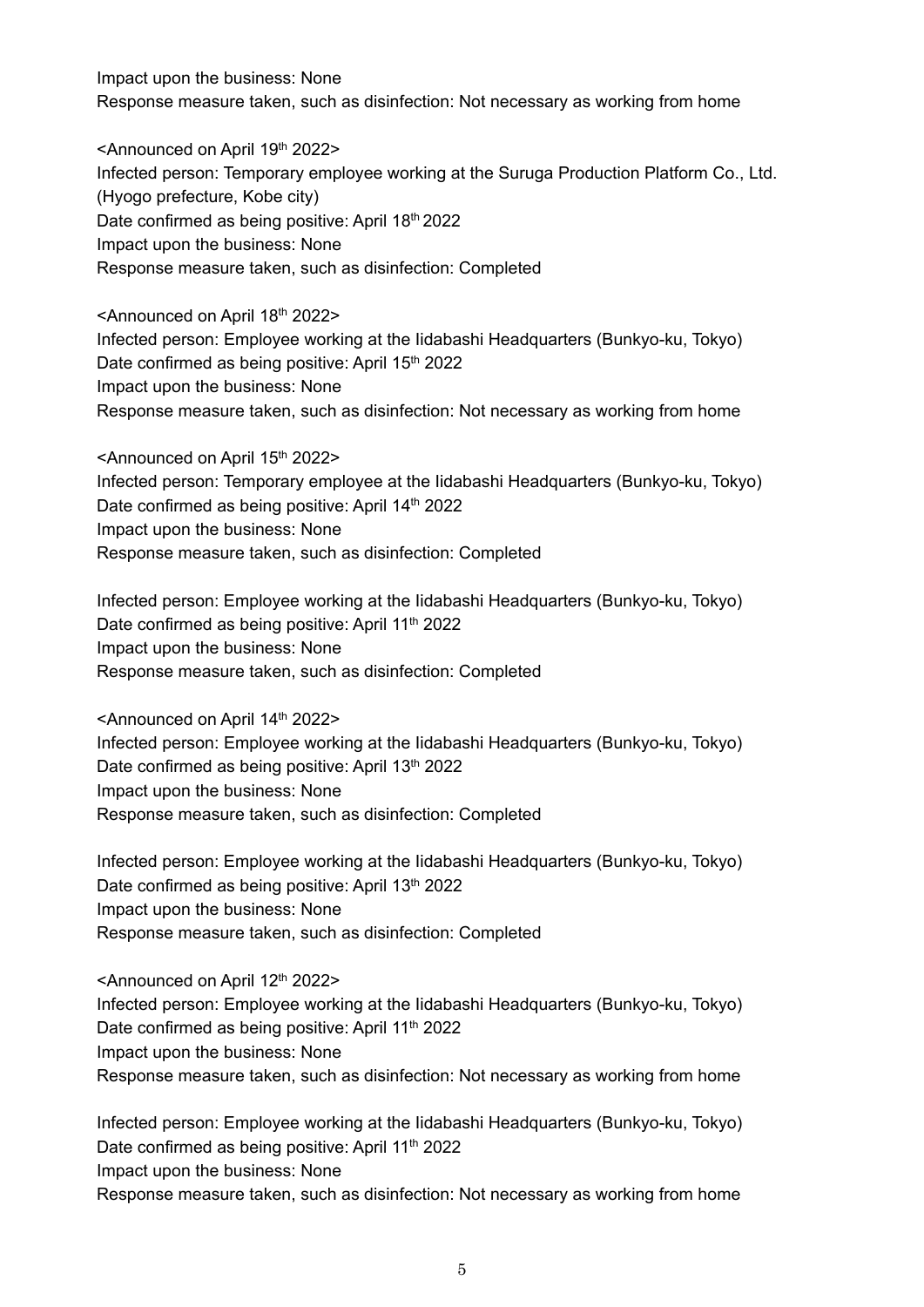Infected person: Employee working at the Central Japan Distribution Center (Aichi prefecture, Inazawa city) Date confirmed as being positive: April 11<sup>st</sup> 2022 Impact upon the business: None Response measure taken, such as disinfection: Completed

<Announced on April 11<sup>th</sup> 2022> Infected person: Employee working at the Iidabashi Headquarters (Bunkyo-ku, Tokyo) Date confirmed as being positive: April 10<sup>th</sup> 2022 Impact upon the business: None Response measure taken, such as disinfection: Completed

Infected person: Employee working at the Iidabashi Headquarters (Bunkyo-ku, Tokyo) Date confirmed as being positive: April 10<sup>th</sup> 2022 Impact upon the business: None Response measure taken, such as disinfection: Completed

Infected person: Temporary employee working at the East Japan Distribution Center (Kanagawa prefecture, Kawasaki city) Date confirmed as being positive: April 9th 2022 Impact upon the business: None Response measure taken, such as disinfection: Completed

<Announced on April 4<sup>th</sup> 2022> Infected person: Employee working at the Iidabashi Headquarters (Bunkyo-ku, Tokyo) Date confirmed as being positive: April 3rd 2022 Impact upon the business: None Response measure taken, such as disinfection: Completed

Infected person: Employee working at the QCT Center Kumamoto (Kumamoto prefecture, Kumamoto city) Date confirmed as being positive: April 2<sup>nd</sup> 2022 Impact upon the business: None Response measure taken, such as disinfection: Completed

Infected person: Employee working at the Central Japan Distribution Center (Aichi prefecture, Inazawa city) Date confirmed as being positive: April 1<sup>st</sup> 2022 Impact upon the business: None Response measure taken, such as disinfection: Completed

Infected person: Employee working at the Iidabashi Headquarters (Bunkyo-ku, Tokyo) Date confirmed as being positive: April 1<sup>st</sup> 2022 Impact upon the business: None Response measure taken, such as disinfection: Not necessary as working from home

Infected person: Employee working at the Iidabashi Headquarters (Bunkyo-ku, Tokyo) Date confirmed as being positive: March 31<sup>st</sup> 2022 Impact upon the business: None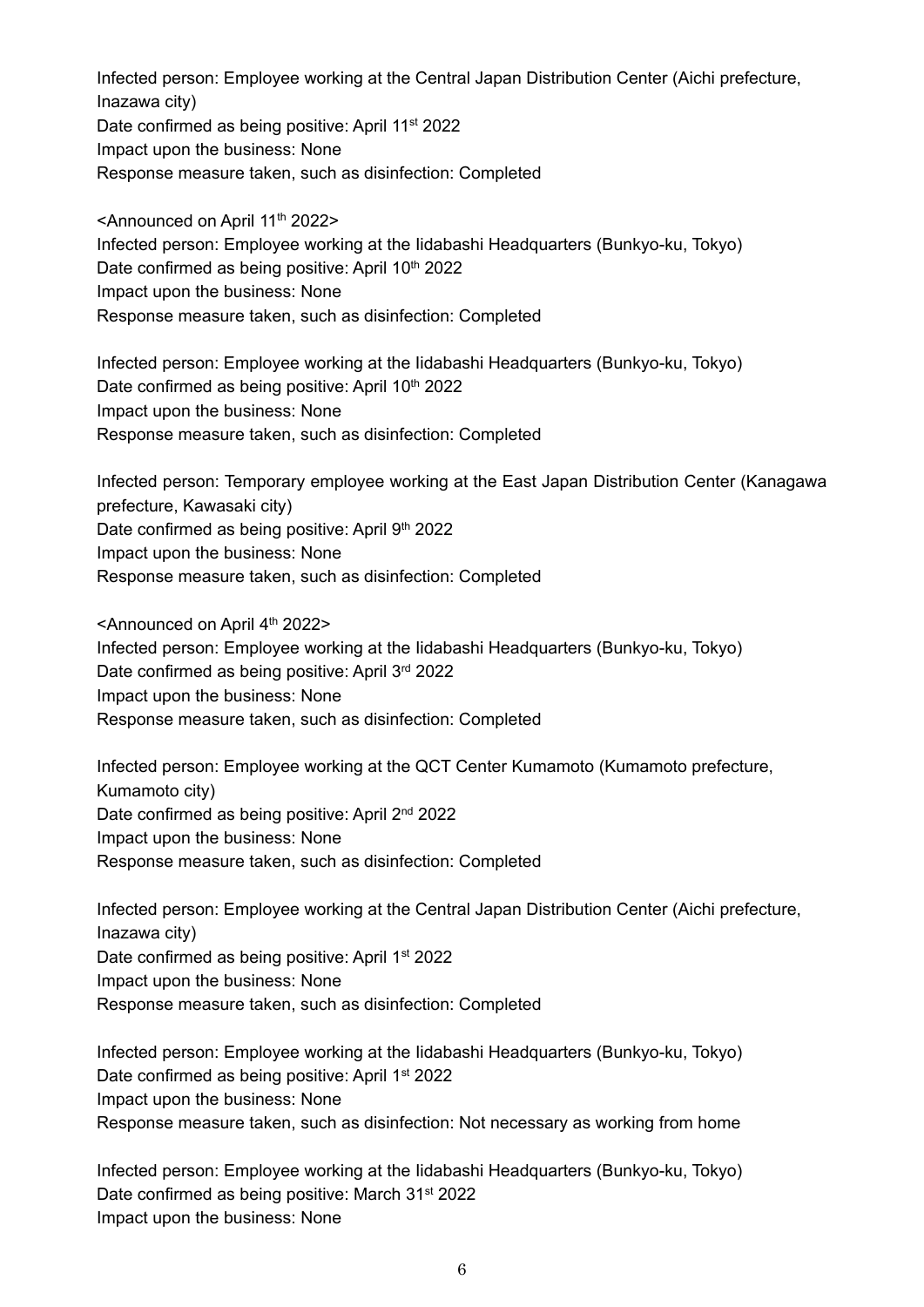Response measure taken, such as disinfection: Completed

<Announced on April 1st 2022> Infected person: Temporary employee at the Iidabashi Headquarters (Bunkyo-ku, Tokyo) Date confirmed as being positive: March 31<sup>st</sup> 2022 Impact upon the business: None Response measure taken, such as disinfection: Not necessary as working from home

Infected person: Employee working at the Iidabashi Headquarters (Bunkyo-ku, Tokyo) Date confirmed as being positive: March 31<sup>st</sup> 2022 Impact upon the business: None Response measure taken, such as disinfection: Completed

<Announced on March 31st 2022> Infected person: Employee working at the East Japan Distribution Center (Kanagawa prefecture, Kawasaki city) Date confirmed as being positive: March 30<sup>th</sup> 2022 Impact upon the business: None Response measure taken, such as disinfection: Completed

Infected person: Contractual employee working at the Iidabashi Headquarters (Bunkyo-ku, Tokyo) Date confirmed as being positive: March 31<sup>st</sup> 2022 Impact upon the business: None Response measure taken, such as disinfection: Completed

Infected person: Temporary employee at the Iidabashi Headquarters (Bunkyo-ku, Tokyo) Date confirmed as being positive: March 30<sup>th</sup> 2022 Impact upon the business: None Response measure taken, such as disinfection: Not necessary as working from home

Infected person: Employee working at the Iidabashi Headquarters (Bunkyo-ku, Tokyo) Date confirmed as being positive: March 30<sup>th</sup> 2022 Impact upon the business: None Response measure taken, such as disinfection: Completed

<Announced on March 30th 2022> Infected person: Employee working at the Iidabashi Headquarters (Bunkyo-ku, Tokyo) Date confirmed as being positive: March 28<sup>th</sup> 2022 Impact upon the business: None Response measure taken, such as disinfection: Not necessary as working from home

Infected person: Employee working at the Suruga Production Platform Co., Ltd. (Ibaraki prefecture, Ami town) Date confirmed as being positive: March 28th 2022 Impact upon the business: None Response measure taken, such as disinfection: Completed

<Announced on March 28th 2022> Infected person: Employee working at the Iidabashi Headquarters (Bunkyo-ku, Tokyo)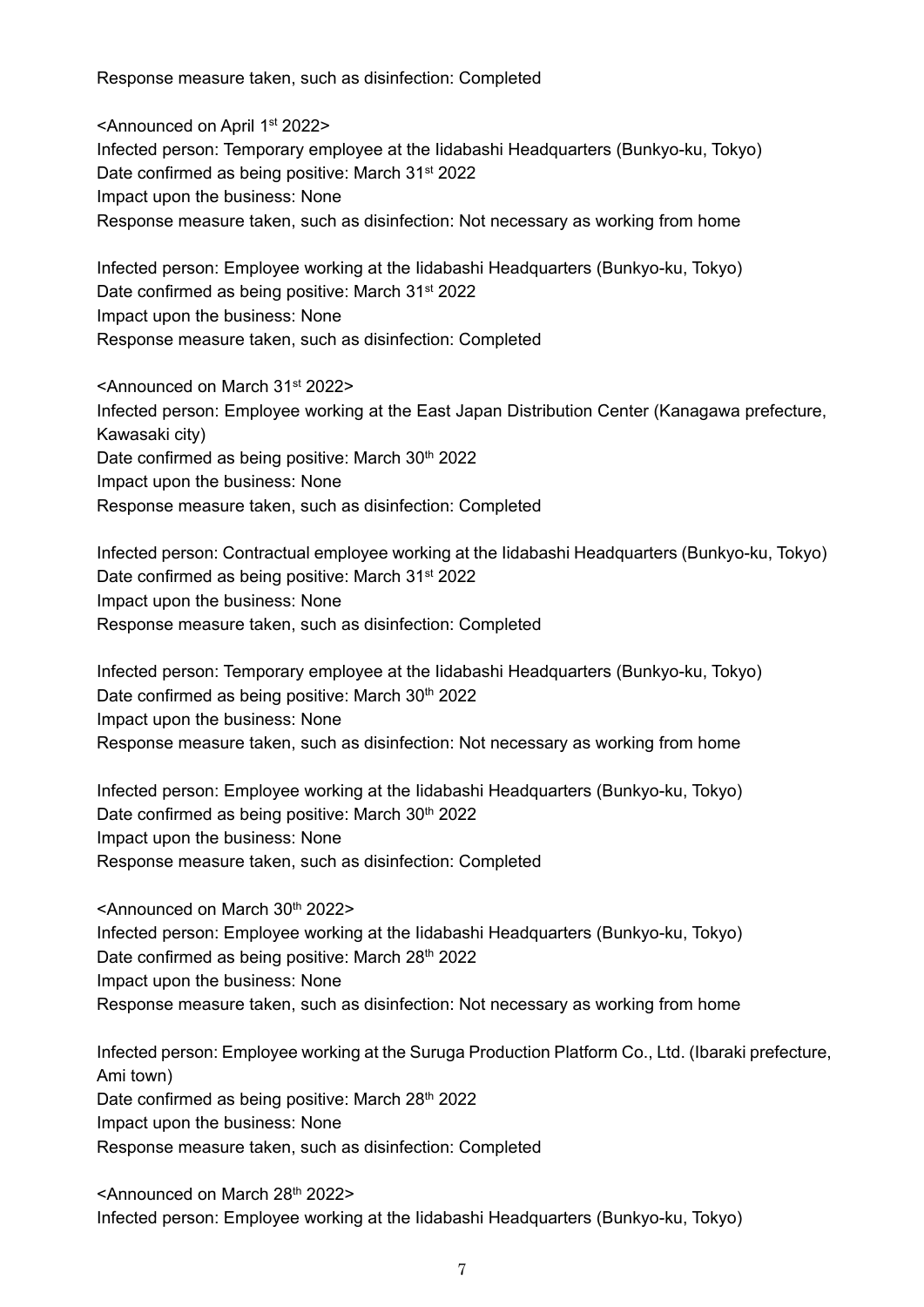Date confirmed as being positive: March 25<sup>th</sup> 2022 Impact upon the business: None Response measure taken, such as disinfection: Completed

Infected person: Employee working at the West Japan Distribution Center (Hyogo prefecture, Sanda city) Date confirmed as being positive: March 25<sup>th</sup> 2022 Impact upon the business: None Response measure taken, such as disinfection: Completed

Infected person: Temporary employee working at the East Japan Distribution Center (Kanagawa prefecture, Kawasaki city) Date confirmed as being positive: March 25<sup>th</sup> 2022 Impact upon the business: None Response measure taken, such as disinfection: Completed

Infected person: Employee working at the Iidabashi Headquarters (Bunkyo-ku, Tokyo) Date confirmed as being positive: March 25th 2022 Impact upon the business: None Response measure taken, such as disinfection: Completed

<Announced on March 25th 2022> Infected person: Employee working at the Iidabashi Headquarters (Bunkyo-ku, Tokyo) Date confirmed as being positive: March 24<sup>th</sup> 2022 Impact upon the business: None Response measure taken, such as disinfection: Not necessary as working from home

<Announced on March 24th 2022> Infected person: Employee working at the Iidabashi Headquarters (Bunkyo-ku, Tokyo) Date confirmed as being positive: March 24<sup>th</sup> 2022 Impact upon the business: None Response measure taken, such as disinfection: Not necessary as working from home

Infected person: Temporary employee working at the East Japan Distribution Center (Kanagawa prefecture, Kawasaki city) Date confirmed as being positive: March 23rd 2022 Impact upon the business: None Response measure taken, such as disinfection: Completed

<Announced on March 23rd 2022> Infected person: Employee working at the Central Japan Distribution Center (Aichi prefecture, Inazawa city) Date confirmed as being positive: March 23rd 2022 Impact upon the business: None Response measure taken, such as disinfection: Completed

<Announced on March 22nd 2022> Infected person: Employee working at the Iidabashi Headquarters (Bunkyo-ku, Tokyo) Date confirmed as being positive: March 21<sup>st</sup> 2022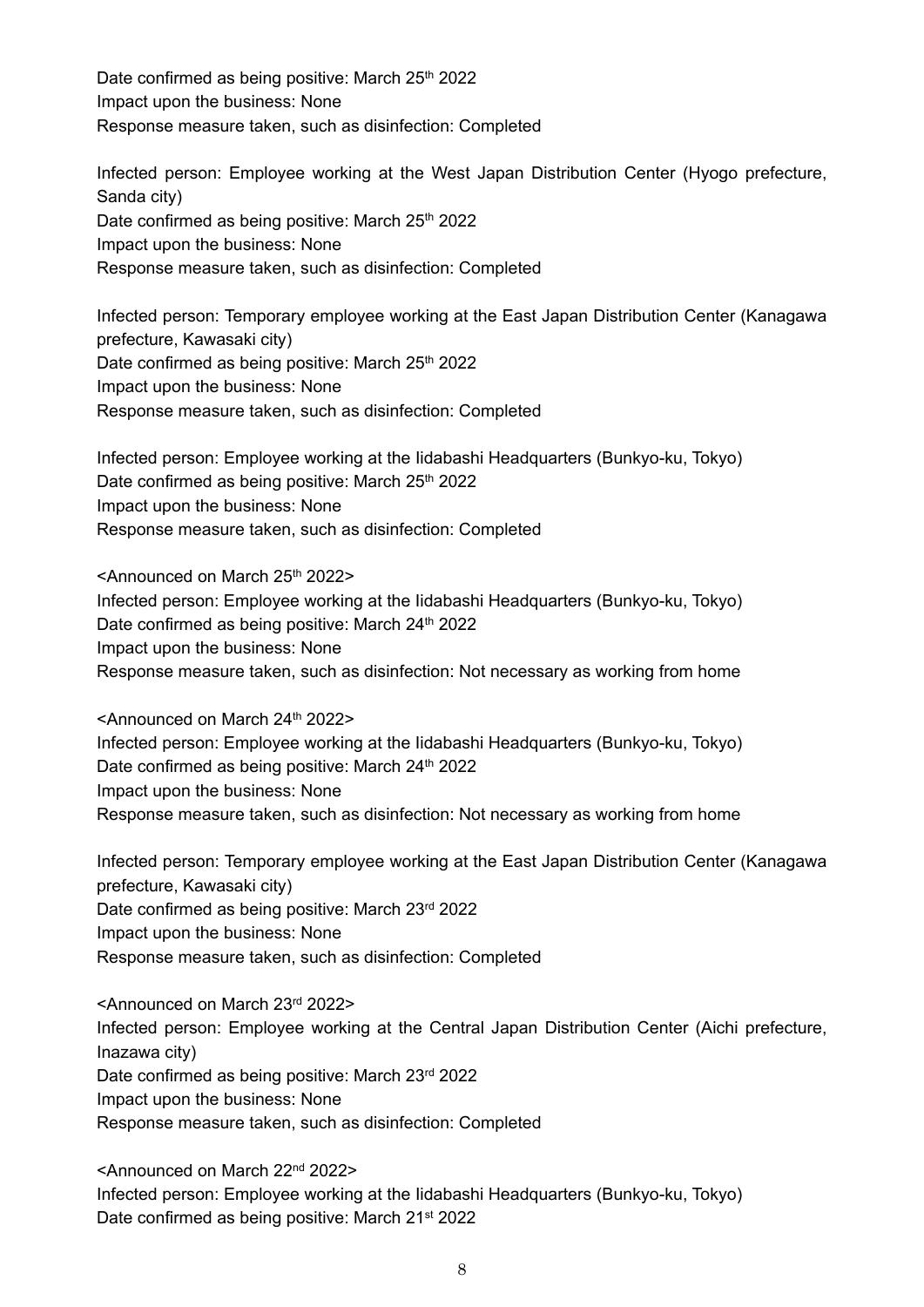Impact upon the business: None Response measure taken, such as disinfection: Not necessary as working from home

Infected person: Employee working at the Iidabashi Headquarters (Bunkyo-ku, Tokyo) Date confirmed as being positive: March 20<sup>th</sup> 2022 Impact upon the business: None Response measure taken, such as disinfection: Completed

Infected person: Employee working at the Iidabashi Headquarters (Bunkyo-ku, Tokyo) Date confirmed as being positive: March 19th 2022 Impact upon the business: None Response measure taken, such as disinfection: Not necessary as working from home

Infected person: Employee working at the Daiseki Co., Ltd. (Hyogo prefecture, Kobe city) Date confirmed as being positive: March 19th 2022 Impact upon the business: None Response measure taken, such as disinfection: Completed

Infected person: Employee working at the Iidabashi Headquarters (Bunkyo-ku, Tokyo) Date confirmed as being positive: March 18th 2022 Impact upon the business: None Response measure taken, such as disinfection: Completed

<Announced on March 18th 2022> Infected person: Employee working at the Suruga Production Platform Co., Ltd. (Ibaraki prefecture, Ami town) Date confirmed as being positive: March 18th 2022 Impact upon the business: None Response measure taken, such as disinfection: Not necessary as working from home

Infected person: Employee working at the Iidabashi Headquarters (Bunkyo-ku, Tokyo) Date confirmed as being positive: March 17<sup>th</sup> 2022 Impact upon the business: None Response measure taken, such as disinfection: Not necessary as working from home

Infected person: Employee working at the Iidabashi Headquarters (Bunkyo-ku, Tokyo) Date confirmed as being positive: March 17<sup>th</sup> 2022 Impact upon the business: None Response measure taken, such as disinfection: Not necessary as working from home

Infected person: Employee working at the Suruga Production Platform Co., Ltd. (Ibaraki prefecture, Ami town) Date confirmed as being positive: March 16<sup>th</sup> 2022 Impact upon the business: None Response measure taken, such as disinfection: Not necessary as working from home

<Announced on March 17th 2022>

Infected person: Employee working at the Iidabashi Headquarters (Bunkyo-ku, Tokyo) Date confirmed as being positive: March 16<sup>th</sup> 2022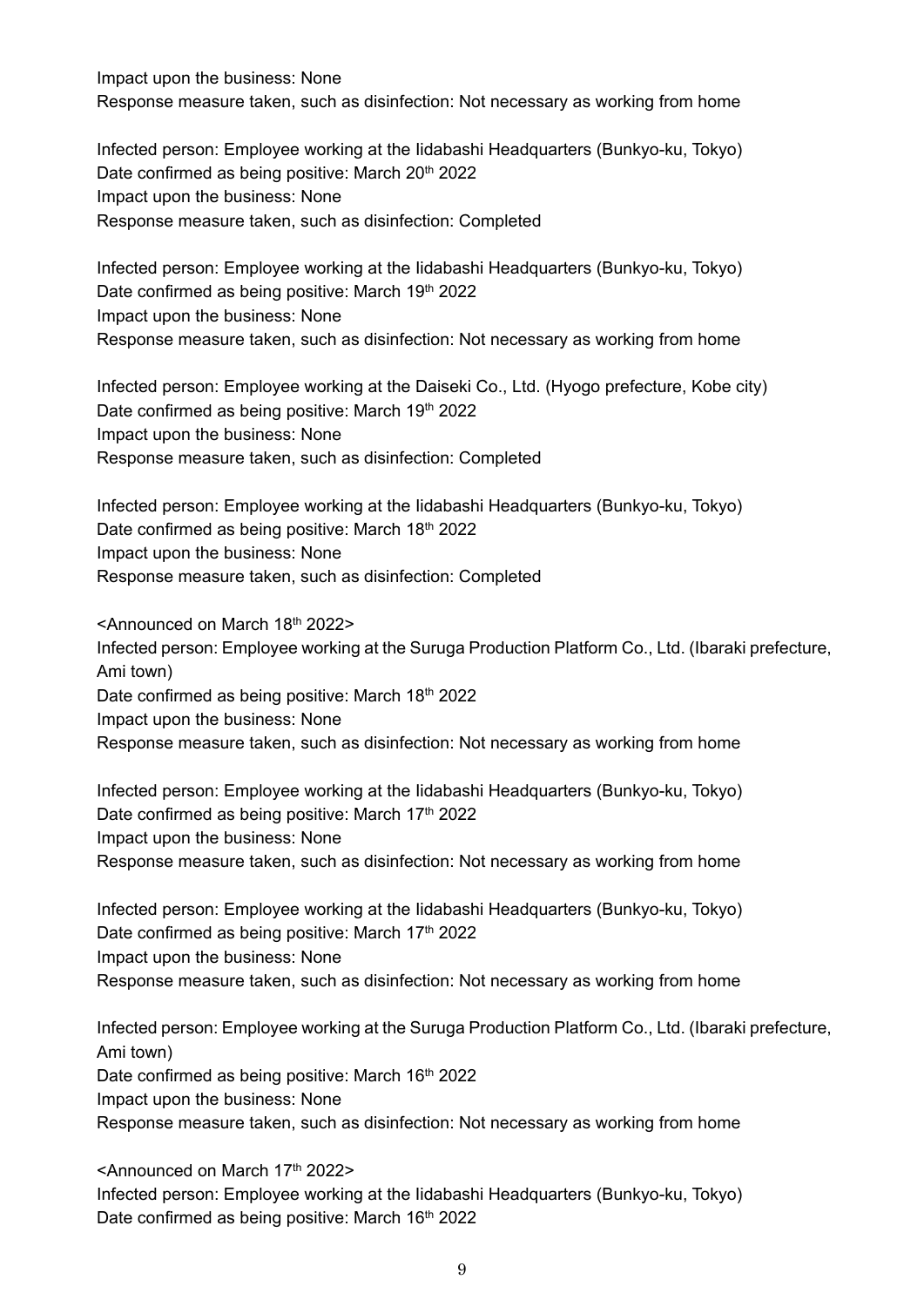Impact upon the business: None Response measure taken, such as disinfection: Not necessary as working from home

<Announced on March 16th 2022> Infected person: Employee working at the Iidabashi Headquarters (Bunkyo-ku, Tokyo) Date confirmed as being positive: March 15<sup>th</sup> 2022 Impact upon the business: None Response measure taken, such as disinfection: Not necessary as working from home

Infected person: Employee working at the Iidabashi Headquarters (Bunkyo-ku, Tokyo) Date confirmed as being positive: March 15<sup>th</sup> 2022 Impact upon the business: None Response measure taken, such as disinfection: Not necessary as working from home

Infected person: Employee working at the Iidabashi Headquarters (Bunkyo-ku, Tokyo) Date confirmed as being positive: March 15<sup>th</sup> 2022 Impact upon the business: None Response measure taken, such as disinfection: Completed

<Announced on March 15th 2022> Infected person: Employee working at the Suruga Production Platform Co., Ltd. (Hyogo prefecture, Kobe city) Date confirmed as being positive: March 14<sup>th</sup> 2022 Impact upon the business: None Response measure taken, such as disinfection: Completed

Infected person: Employee working at the Iidabashi Headquarters (Bunkyo-ku, Tokyo) Date confirmed as being positive: March 14<sup>th</sup> 2022 Impact upon the business: None Response measure taken, such as disinfection: Not necessary as working from home

Infected person: Temporary employee working at the East Japan Distribution Center (Kanagawa prefecture, Kawasaki city)

Date confirmed as being positive: March 12th 2022

Impact upon the business: None

Response measure taken, such as disinfection: Completed

Infected person: Employee working at the Suruga Production Platform Co., Ltd. (Shizuoka prefecture, Shizuoka city) Date confirmed as being positive: March 14<sup>th</sup> 2022 Impact upon the business: None Response measure taken, such as disinfection: Completed

Infected person: Employee working at the Suruga Production Platform Co., Ltd. (Shizuoka prefecture, Shizuoka city) Date confirmed as being positive: March 14<sup>th</sup> 2022 Impact upon the business: None Response measure taken, such as disinfection: Completed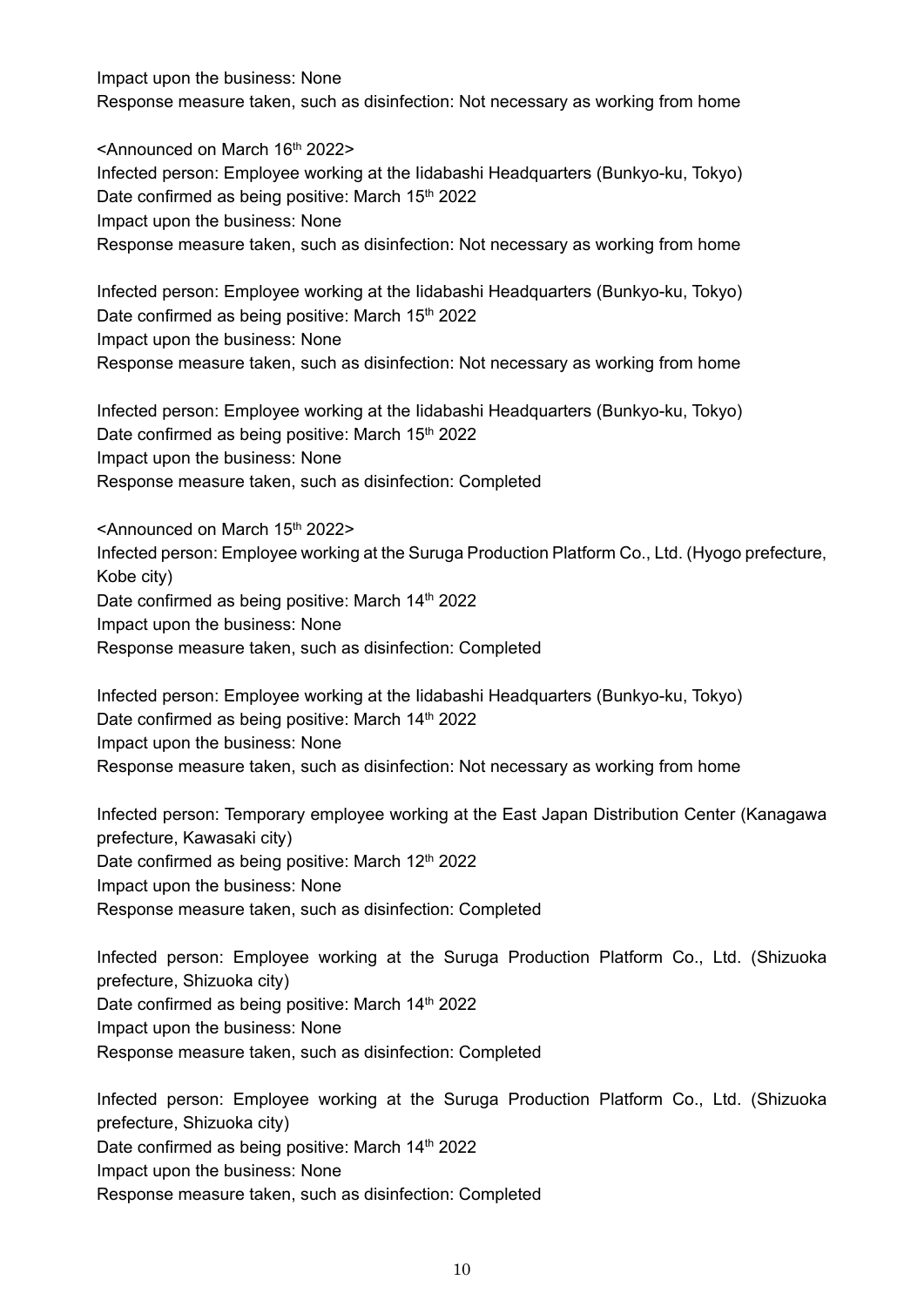Infected person: Employee working at the Suruga Production Platform Co., Ltd. (Ibaraki prefecture, Ami town) Date confirmed as being positive: March 14<sup>th</sup> 2022 Impact upon the business: None

Response measure taken, such as disinfection: Completed

<Announced on March 14th 2022> Infected person: Employee working at the Suruga Production Platform Co., Ltd. (Hyogo prefecture, Kobe city) Date confirmed as being positive: March 13th 2022 Impact upon the business: None Response measure taken, such as disinfection: Completed

Infected person: Employee working at the Iidabashi Headquarters (Bunkyo-ku, Tokyo) Date confirmed as being positive: March 12<sup>th</sup> 2022 Impact upon the business: None Response measure taken, such as disinfection: Not necessary as working from home

Infected person: Employee working at the Iidabashi Headquarters (Bunkyo-ku, Tokyo) Date confirmed as being positive: March 12<sup>th</sup> 2022 Impact upon the business: None Response measure taken, such as disinfection: Completed

Infected person: Employee working at the Suruga Production Platform Co., Ltd. (Hyogo prefecture, Kobe city) Date confirmed as being positive: March 11<sup>th</sup> 2022 Impact upon the business: None Response measure taken, such as disinfection: Completed

Infected person: Employee working at the Iidabashi Headquarters (Bunkyo-ku, Tokyo) Date confirmed as being positive: March 10th 2022 Impact upon the business: None Response measure taken, such as disinfection: Not necessary as working from home

<Announced on March 11th 2022> Infected person: Employee working at the Iidabashi Headquarters (Bunkyo-ku, Tokyo) Date confirmed as being positive: March 10<sup>th</sup> 2022 Impact upon the business: None Response measure taken, such as disinfection: Not necessary as working from home

<Announced on March 10th 2022> Infected person: Employee working at the West Japan Distribution Center (Hyogo prefecture, Sanda city) Date confirmed as being positive: March 9th 2022 Impact upon the business: None Response measure taken, such as disinfection: Completed

Infected person: Employee working at the Iidabashi Headquarters (Bunkyo-ku, Tokyo) Date confirmed as being positive: March 9th 2022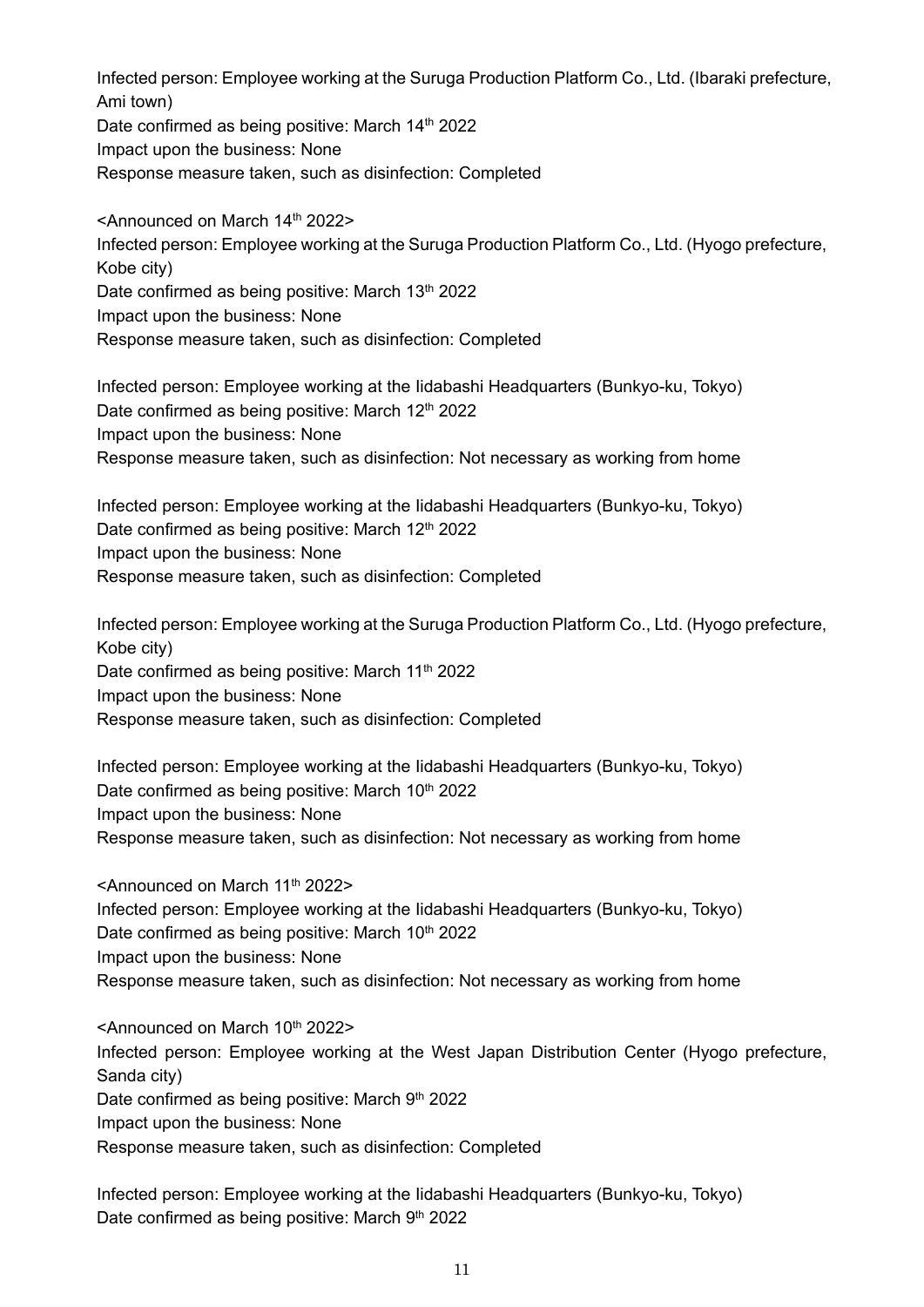Impact upon the business: None Response measure taken, such as disinfection: Not necessary as working from home

Infected person: Employee working at the Iidabashi Headquarters (Bunkyo-ku, Tokyo) Date confirmed as being positive: March  $9<sup>th</sup>$  2022 Impact upon the business: None Response measure taken, such as disinfection: Not necessary as working from home

Infected person: Employee working at the Suruga Production Platform Co., Ltd. (Ibaraki prefecture, Ami town) Date confirmed as being positive: March 9th 2022 Impact upon the business: None Response measure taken, such as disinfection: Completed

<Announced on March 9th 2022> Infected person: Employee working at the Iidabashi Headquarters (Bunkyo-ku, Tokyo) Date confirmed as being positive: March  $9<sup>th</sup> 2022$ Impact upon the business: None Response measure taken, such as disinfection: Not necessary as working from home

Infected person: Employee working at the Osaka sales office (Osaka prefecture, Suita city) Date confirmed as being positive: March  $9<sup>th</sup> 2022$ Impact upon the business: None Response measure taken, such as disinfection: Not necessary as working from home

Infected person: Employee working at the Iidabashi Headquarters (Bunkyo-ku, Tokyo) Date confirmed as being positive: March  $8<sup>th</sup>$  2022 Impact upon the business: None Response measure taken, such as disinfection: Not necessary as working from home

<Announced on March 8th 2022> Infected person: Employee working at the Iidabashi Headquarters (Bunkyo-ku, Tokyo) Date confirmed as being positive: March  $7<sup>th</sup>$  2022 Impact upon the business: None Response measure taken, such as disinfection: Not necessary as working from home

Infected person: Employee working at the Iidabashi Headquarters (Bunkyo-ku, Tokyo) Date confirmed as being positive: March  $7<sup>th</sup>$  2022 Impact upon the business: None Response measure taken, such as disinfection: Not necessary as working from home

<Announced on March 7th 2022> Infected person: Temporary employee working at the Central Japan Distribution Center (Aichi prefecture, Inazawa city) Date confirmed as being positive: March 7<sup>th</sup> 2022 Impact upon the business: None Response measure taken, such as disinfection: Completed

Infected person: Employee working at the Suruga Production Platform Co., Ltd. (Shizuoka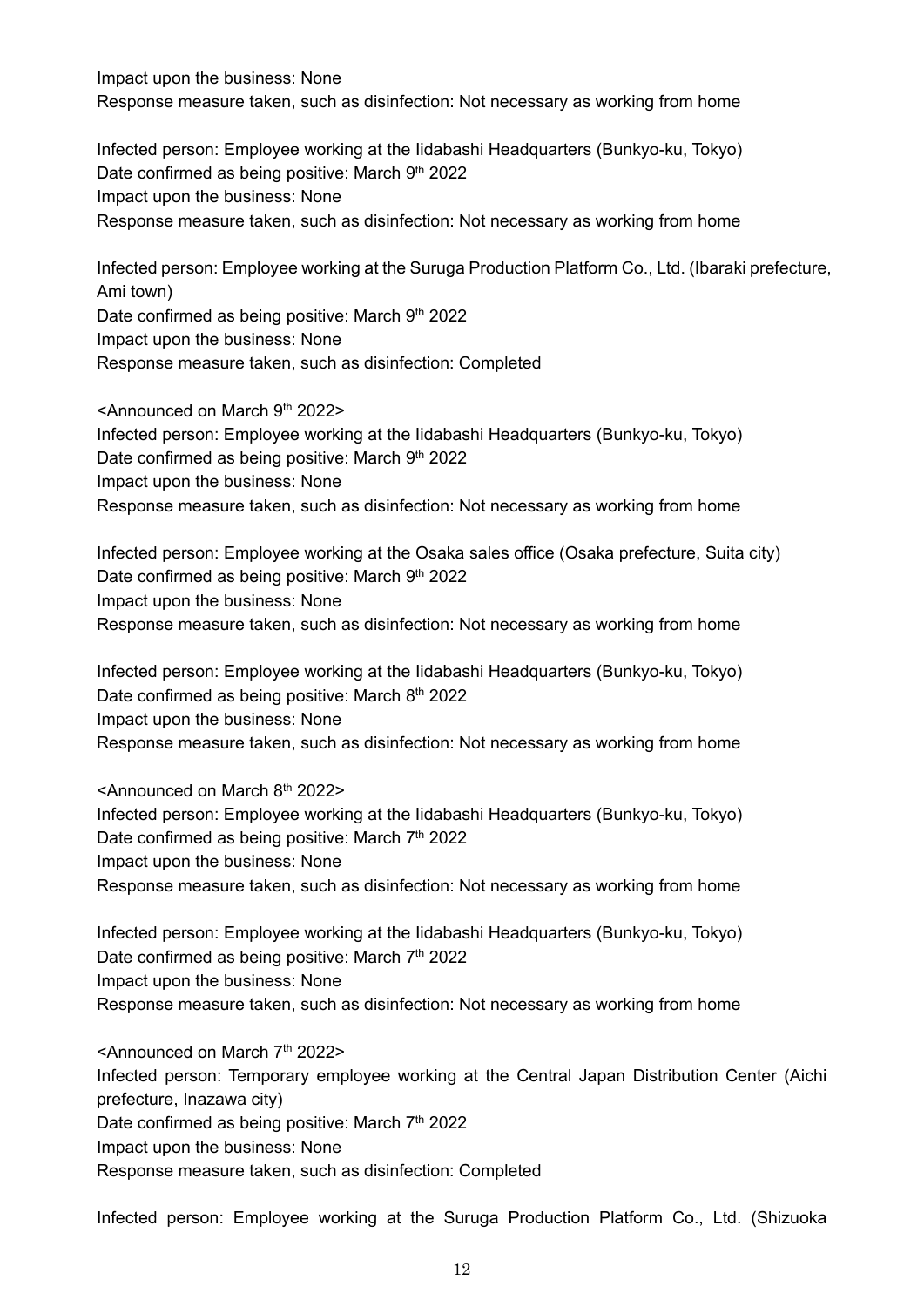prefecture, Shizuoka city) Date confirmed as being positive: March 4th 2022 Impact upon the business: None Response measure taken, such as disinfection: Completed

Infected person: Employee working at the Iidabashi Headquarters (Bunkyo-ku, Tokyo) Date confirmed as being positive: March  $4<sup>th</sup>$  2022 Impact upon the business: None Response measure taken, such as disinfection: Not necessary as working from home

<Announced on March 4<sup>th</sup> 2022> Infected person: Employee working at the East Japan Distribution Center (Kanagawa prefecture, Kawasaki city) Date confirmed as being positive: March 3rd 2022 Impact upon the business: None Response measure taken, such as disinfection: Completed

<Announced on March 2nd 2022> Infected person: Temporary employee working at the East Japan Distribution Center (Kanagawa prefecture, Kawasaki city) Date confirmed as being positive: March 1<sup>st</sup> 2022 Impact upon the business: None Response measure taken, such as disinfection: Completed

Infected person: Employee working at the Iidabashi Headquarters (Bunkyo-ku, Tokyo) Date confirmed as being positive: March 1<sup>st</sup> 2022 Impact upon the business: None Response measure taken, such as disinfection: Not necessary as working from home

<Announced on March 1st 2022> Infected person: Employee working at the West Japan Distribution Center (Hyogo prefecture, Sanda city) Date confirmed as being positive: February 28<sup>th</sup> 2022 Impact upon the business: None Response measure taken, such as disinfection: Completed

Infected person: Employee working at the East Japan Distribution Center (Kanagawa prefecture, Kawasaki city) Date confirmed as being positive: February 27<sup>th</sup> 2022 Impact upon the business: None Response measure taken, such as disinfection: Completed

Infected person: Temporary employee working at the East Japan Distribution Center (Kanagawa prefecture, Kawasaki city) Date confirmed as being positive: February 25<sup>th</sup> 2022 Impact upon the business: None Response measure taken, such as disinfection: Completed

<Announced on February 28<sup>th</sup> 2022>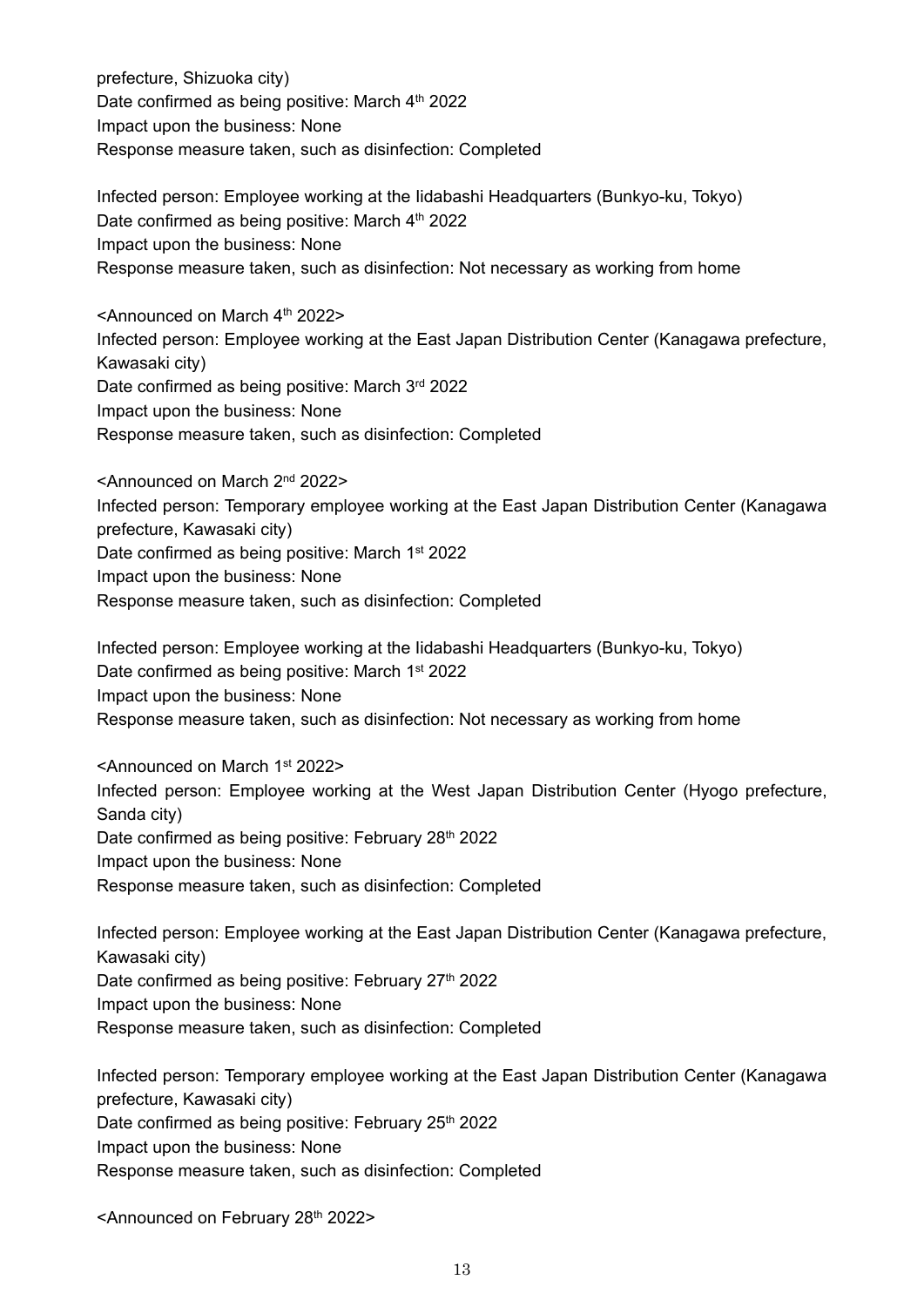Infected person: Employee working at the Suruga Production Platform Co., Ltd. (Ibaraki prefecture, Ami town)

Date confirmed as being positive: February 26th 2022

Impact upon the business: None

Response measure taken, such as disinfection: Completed

Infected person: Employee working at the Iidabashi Headquarters (Bunkyo-ku, Tokyo) Date confirmed as being positive: February 26<sup>th</sup> 2022 Impact upon the business: None Response measure taken, such as disinfection: Not necessary as working from home

Infected person: Employee working at the Suruga Production Platform Co., Ltd. (Shizuoka prefecture, Shizuoka city) Date confirmed as being positive: February 25<sup>th</sup> 2022

Impact upon the business: None

Response measure taken, such as disinfection: Completed

<Announced on February 25<sup>th</sup> 2022>

Infected person: Employee working at the Daiseki Co., Ltd. (Hyogo prefecture, Kobe city)

Date confirmed as being positive: February 25<sup>th</sup> 2022

Impact upon the business: None

Response measure taken, such as disinfection: Completed

Infected person: Employee working at the West Japan Distribution Center (Hyogo prefecture, Sanda city)

Date confirmed as being positive: February 25th 2022

Impact upon the business: None

Response measure taken, such as disinfection: Completed

Infected person: Employee working at the East Japan Distribution Center (Kanagawa prefecture, Kawasaki city)

Date confirmed as being positive: February 24<sup>th</sup> 2022

Impact upon the business: None

Response measure taken, such as disinfection: Completed

<Announced on February 24th 2022> Infected person: Employee working at the East Japan Distribution Center (Kanagawa prefecture, Kawasaki city)

Date confirmed as being positive: February 22<sup>nd</sup> 2022

Impact upon the business: None

Response measure taken, such as disinfection: Completed

Infected person: Employee working at the East Japan Distribution Center (Kanagawa prefecture, Kawasaki city) Date confirmed as being positive: February 21<sup>st</sup> 2022 Impact upon the business: None Response measure taken, such as disinfection: Completed

Infected person: Employee working at the West Japan Distribution Center (Hyogo prefecture,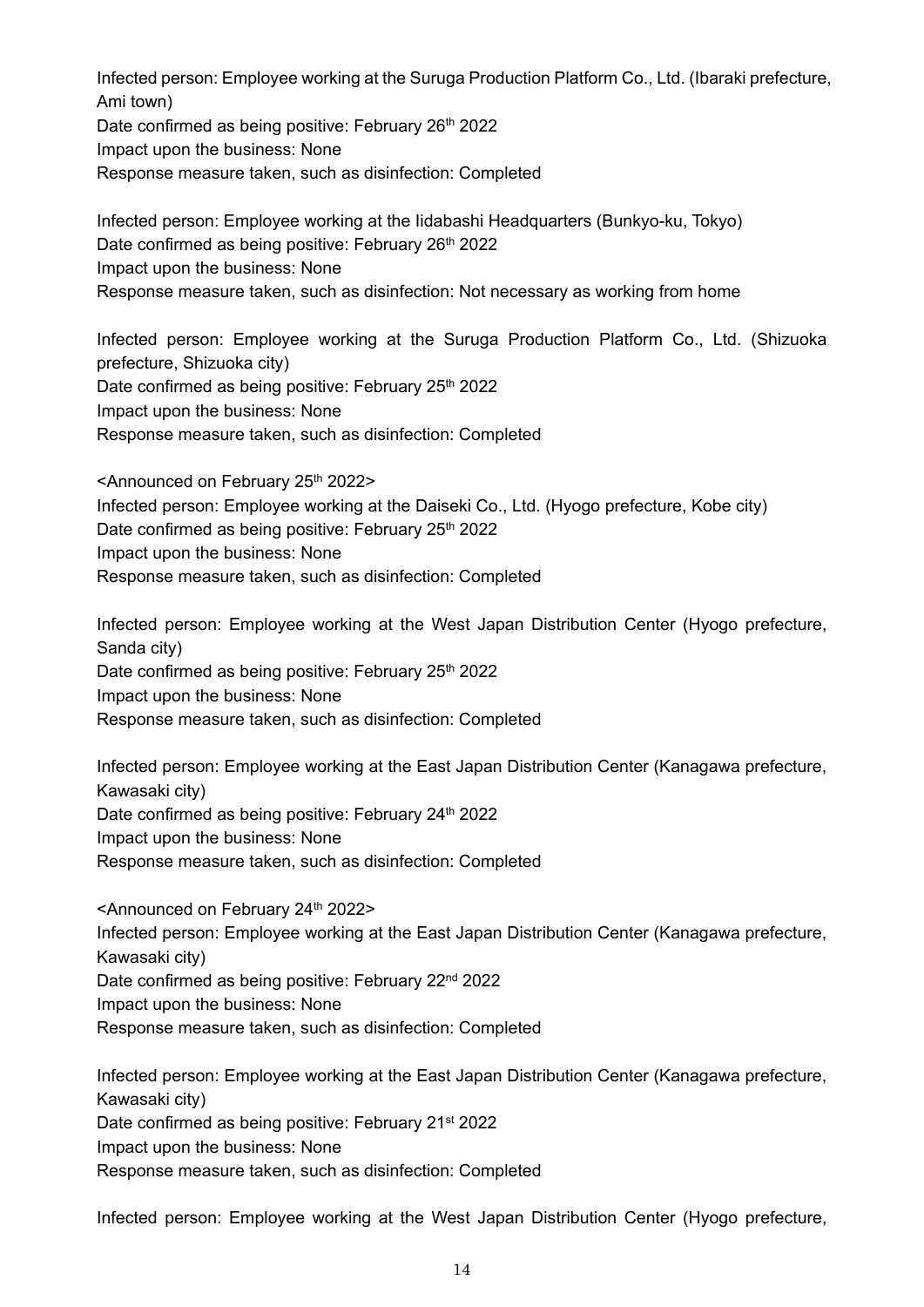Sanda city) Date confirmed as being positive: February 22<sup>nd</sup> 2022 Impact upon the business: None Response measure taken, such as disinfection: Completed

Infected person: Employee working at the Nagoya sales office (Aichi prefecture, Nagoya city) Date confirmed as being positive: February 22<sup>nd</sup> 2022 Impact upon the business: None Response measure taken, such as disinfection: Not necessary as working from home

<Announced on February 22nd 2022> Infected person: Employee working at the Iidabashi Headquarters (Bunkyo-ku, Tokyo) Date confirmed as being positive: February 22<sup>nd</sup> 2022 Impact upon the business: None Response measure taken, such as disinfection: Not necessary as working from home

Infected person: Employee working at the Suruga Production Platform Co., Ltd. (Hyogo prefecture, Kobe city) Date confirmed as being positive: February 21<sup>st</sup> 2022 Impact upon the business: None Response measure taken, such as disinfection: Completed

Infected person: Employee working at the Central Japan Distribution Center (Aichi prefecture, Inazawa city) Date confirmed as being positive: February 21<sup>st</sup> 2022 Impact upon the business: None Response measure taken, such as disinfection: Completed

<Announced on February 21st 2022> Infected person: Employee working at the Central Japan Distribution Center (Aichi prefecture, Inazawa city) Date confirmed as being positive: February 20<sup>th</sup> 2022 Impact upon the business: None Response measure taken, such as disinfection: Completed

Infected person: Employee working at the Iidabashi Headquarters (Bunkyo-ku, Tokyo) Date confirmed as being positive: February 20<sup>th</sup> 2022 Impact upon the business: None Response measure taken, such as disinfection: Not necessary as working from home

Infected person: Temporary employee working at the East Japan Distribution Center (Kanagawa prefecture, Kawasaki city) Date confirmed as being positive: February 19<sup>th</sup> 2022 Impact upon the business: None Response measure taken, such as disinfection: Completed

Infected person: Temporary employee working at the Suruga Production Platform Co., Ltd. (Shizuoka prefecture, Shizuoka city) Date confirmed as being positive: February 20<sup>th</sup> 2022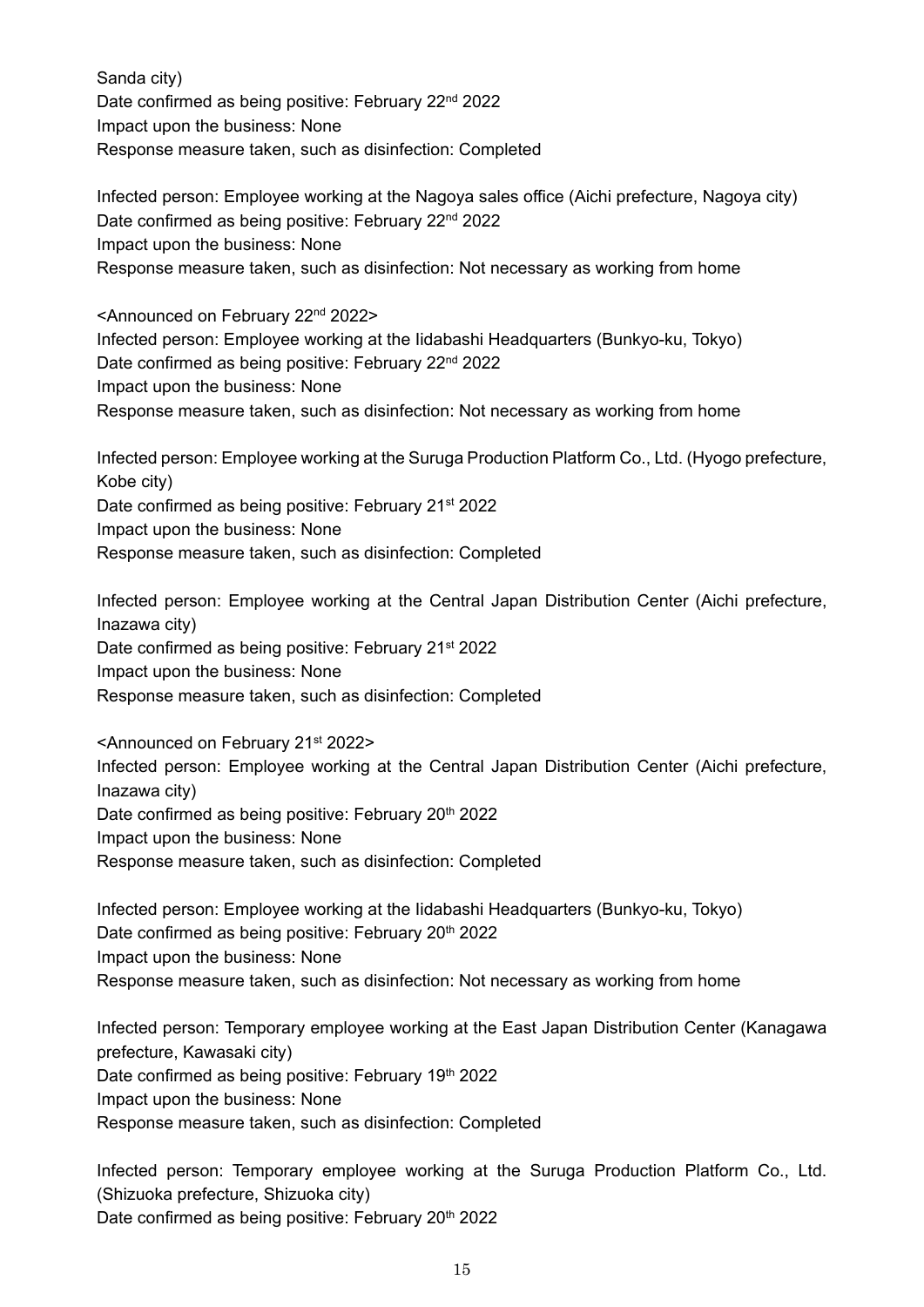Impact upon the business: None Response measure taken, such as disinfection: Completed

Infected person: Employee working at the Iidabashi Headquarters (Bunkyo-ku, Tokyo) Date confirmed as being positive: February 19th 2022 Impact upon the business: None Response measure taken, such as disinfection: Not necessary as working from home

Infected person: Temporary employee working at the East Japan Distribution Center (Kanagawa prefecture, Kawasaki city) Date confirmed as being positive: February 17<sup>th</sup> 2022

Impact upon the business: None

Response measure taken, such as disinfection: Completed

Infected person: Temporary employee working at the East Japan Distribution Center (Kanagawa prefecture, Kawasaki city) Date confirmed as being positive: February 17<sup>th</sup> 2022 Impact upon the business: None Response measure taken, such as disinfection: Completed

Infected person: Employee working at the Central Japan Distribution Center (Aichi prefecture, Inazawa city) Date confirmed as being positive: February 18th 2022 Impact upon the business: None Response measure taken, such as disinfection: Completed

Infected person: Temporary employee working at the Suruga Production Platform Co., Ltd. (Shizuoka prefecture, Mishima city) Date confirmed as being positive: February 18th 2022 Impact upon the business: None Response measure taken, such as disinfection: Completed

<Announced on February 18th 2022> Infected person: Employee working at the Suruga Production Platform Co., Ltd. (Shizuoka prefecture, Shizuoka city) Date confirmed as being positive: February 18th 2022 Impact upon the business: None Response measure taken, such as disinfection: Completed

Infected person: Employee working at the West Japan Distribution Center (Hyogo prefecture, Sanda city) Date confirmed as being positive: February 17<sup>th</sup> 2022 Impact upon the business: None Response measure taken, such as disinfection: Completed

Infected person: Employee working at the Iidabashi Headquarters (Bunkyo-ku, Tokyo) Date confirmed as being positive: February 17<sup>th</sup> 2022 Impact upon the business: None Response measure taken, such as disinfection: Not necessary as working from home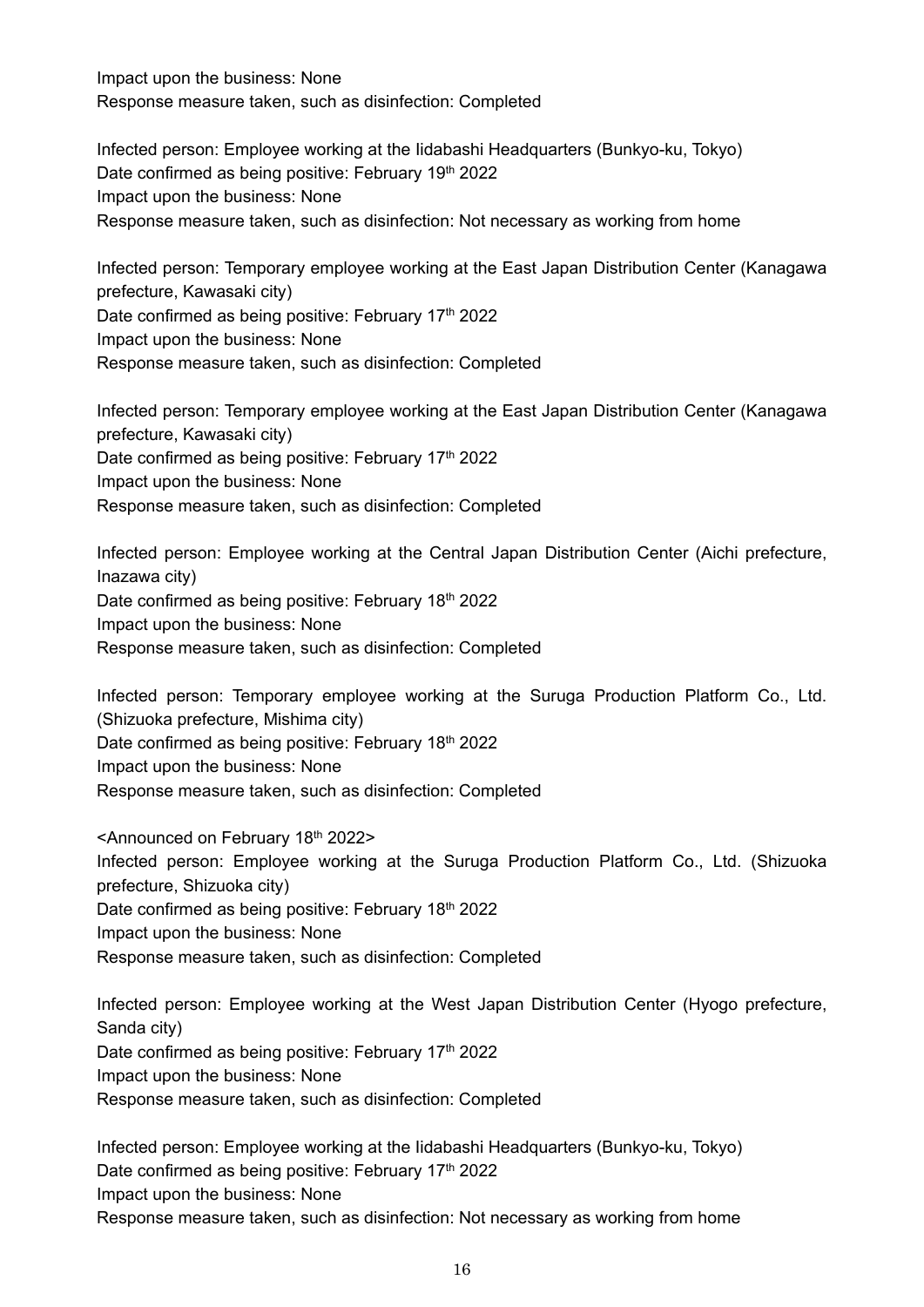Infected person: Employee working at the Iidabashi Headquarters (Bunkyo-ku, Tokyo) Date confirmed as being positive: February 17<sup>th</sup> 2022 Impact upon the business: None Response measure taken, such as disinfection: Completed

Infected person: Employee working at the Iidabashi Headquarters (Bunkyo-ku, Tokyo) Date confirmed as being positive: February 17<sup>th</sup> 2022 Impact upon the business: None Response measure taken, such as disinfection: Not necessary as working from home

<Announced on February 17th 2022> Infected person: Employee working at the East Japan Distribution Center (Kanagawa prefecture, Kawasaki city) Date confirmed as being positive: February 16<sup>th</sup> 2022 Impact upon the business: None Response measure taken, such as disinfection: Completed

Infected person: Temporary employee working at the East Japan Distribution Center (Kanagawa prefecture, Kawasaki city) Date confirmed as being positive: February 16<sup>th</sup> 2022 Impact upon the business: None Response measure taken, such as disinfection: Completed

Infected person: Employee working at the Iidabashi Headquarters (Bunkyo-ku, Tokyo) Date confirmed as being positive: February 16<sup>th</sup> 2022 Impact upon the business: None Response measure taken, such as disinfection: Completed

<Announced on February 16th 2022> Infected person: Employee working at the Iidabashi Headquarters (Bunkyo-ku, Tokyo) Date confirmed as being positive: February 16<sup>th</sup> 2022 Impact upon the business: None Response measure taken, such as disinfection: Completed

Infected person: Employee working at the Iidabashi Headquarters (Bunkyo-ku, Tokyo) Date confirmed as being positive: February 15<sup>th</sup> 2022 Impact upon the business: None Response measure taken, such as disinfection: Not necessary as working from home

<Announced on February 15<sup>th</sup> 2022> Infected person: Temporary employee working at the East Japan Distribution Center (Kanagawa prefecture, Kawasaki city) Date confirmed as being positive: February 14<sup>th</sup> 2022 Impact upon the business: None Response measure taken, such as disinfection: Completed

Infected person: Employee working at the East Japan Distribution Center (Kanagawa prefecture, Kawasaki city)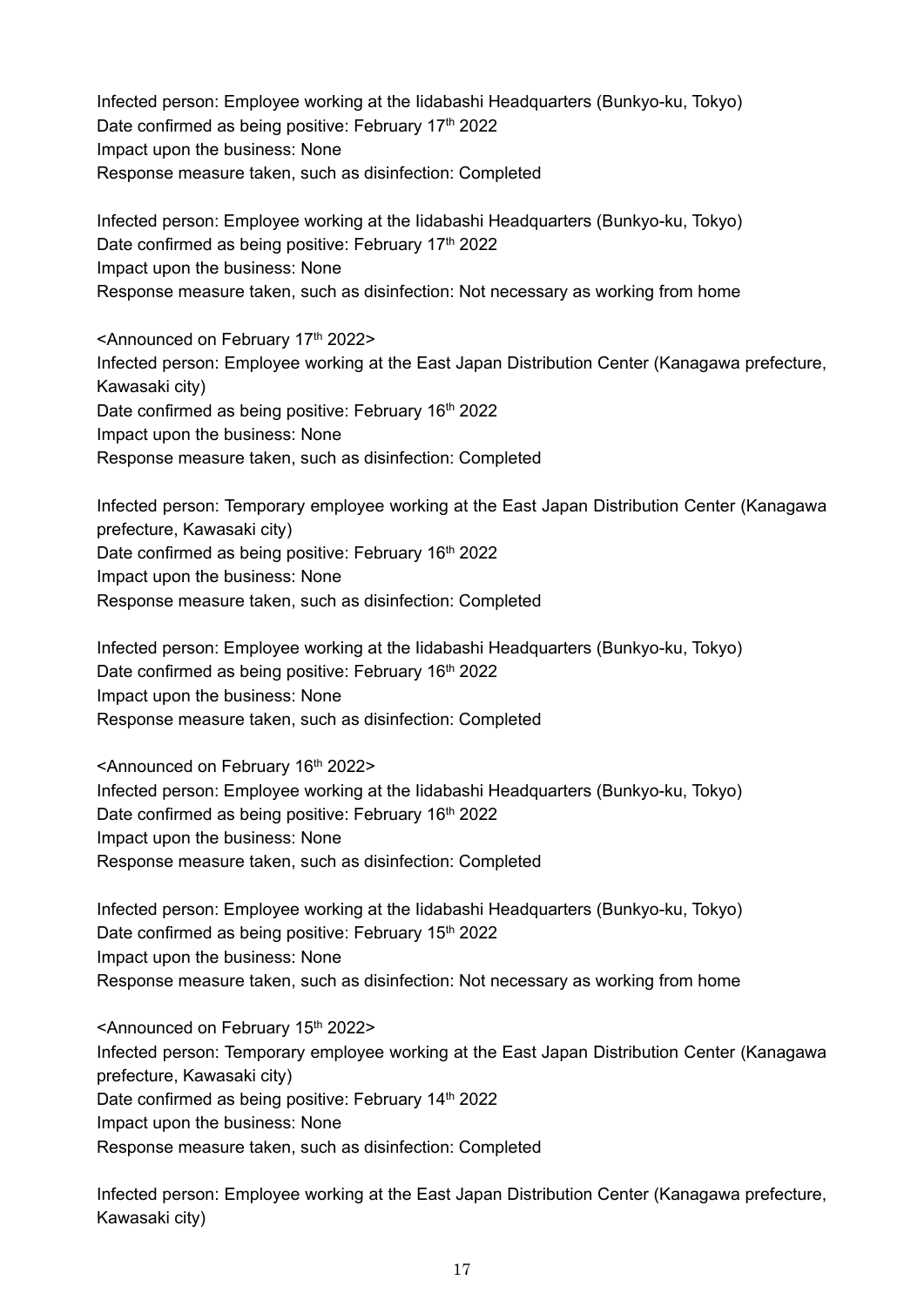Date confirmed as being positive: February 14<sup>th</sup> 2022 Impact upon the business: None Response measure taken, such as disinfection: Completed

Infected person: Employee working at the Suruga Production Platform Co., Ltd. (Hyogo prefecture, Kobe city) Date confirmed as being positive: February 8<sup>th</sup> 2022 Impact upon the business: None Response measure taken, such as disinfection: Completed

Infected person: Temporary employee working at the East Japan Distribution Center (Kanagawa prefecture, Kawasaki city) Date confirmed as being positive: February 12<sup>th</sup> 2022 Impact upon the business: None Response measure taken, such as disinfection: Completed

Infected person: Employee working at the Iidabashi Headquarters (Bunkyo-ku, Tokyo) Date confirmed as being positive: February 14<sup>th</sup> 2022 Impact upon the business: None Response measure taken, such as disinfection: Not necessary as working from home

<Announced on February 14<sup>th</sup> 2022> Infected person: Employee working at the Iidabashi Headquarters (Bunkyo-ku, Tokyo) Date confirmed as being positive: February 14<sup>th</sup> 2022 Impact upon the business: None Response measure taken, such as disinfection: Not necessary as working from home

Infected person: Employee working at the Iidabashi Headquarters (Bunkyo-ku, Tokyo) Date confirmed as being positive: February 11<sup>th</sup> 2022 Impact upon the business: None Response measure taken, such as disinfection: Not necessary as working from home

Infected person: Employee working at the Iidabashi Headquarters (Bunkyo-ku, Tokyo) Date confirmed as being positive: February 12th 2022 Impact upon the business: None Response measure taken, such as disinfection: Not necessary as working from home

Infected person: Employee working at the Iidabashi Headquarters (Bunkyo-ku, Tokyo) Date confirmed as being positive: February 12<sup>th</sup> 2022 Impact upon the business: None Response measure taken, such as disinfection: Not necessary as working from home

Infected person: Employee working at the Suruga Production Platform Co., Ltd. (Ibaraki prefecture, Ami town) Date confirmed as being positive: February 8<sup>th</sup> 2022 Impact upon the business: None Response measure taken, such as disinfection: Completed

Infected person: Employee working at the Central Japan Distribution Center (Aichi prefecture,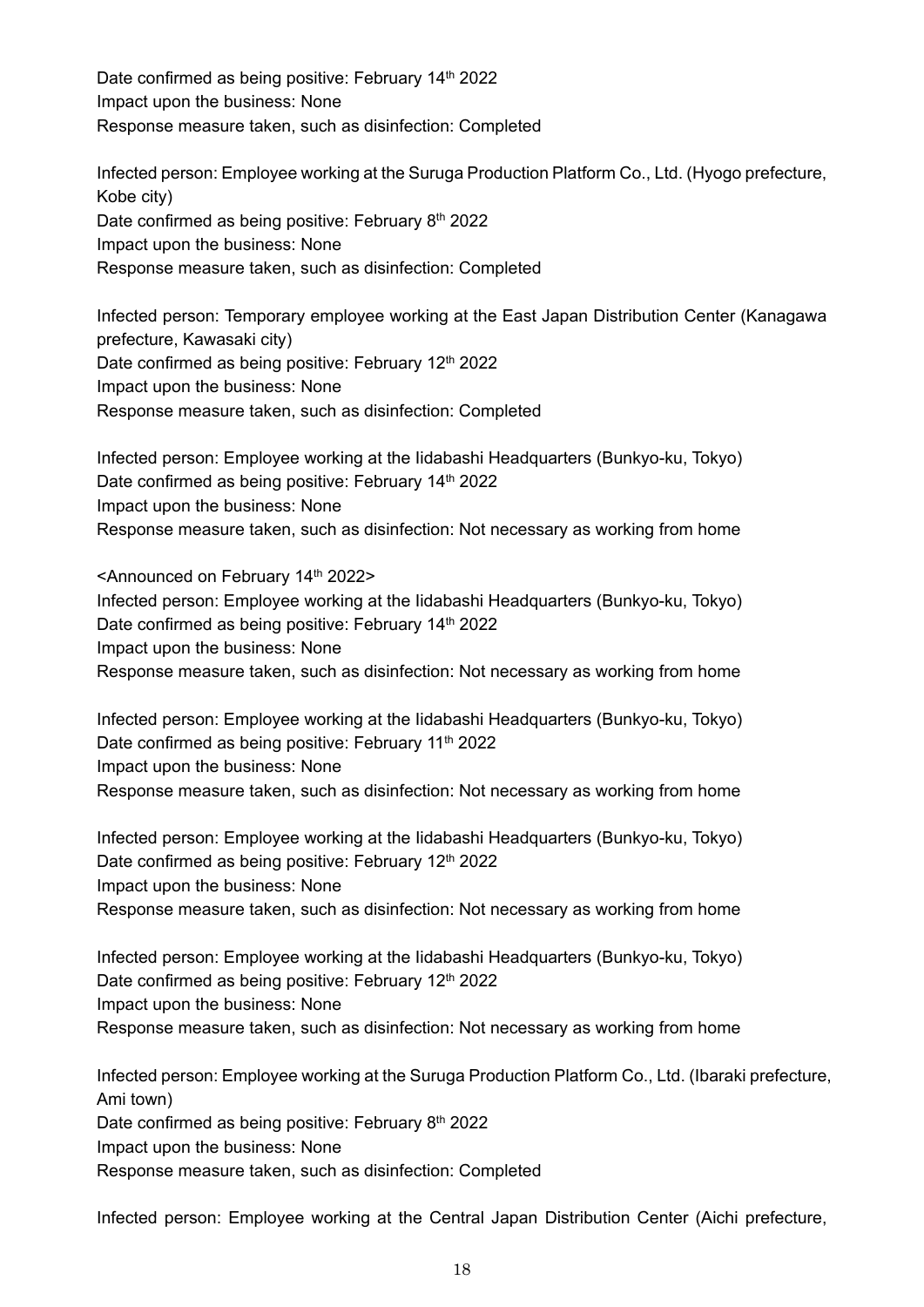Inazawa city) Date confirmed as being positive: February 10<sup>th</sup> 2022 Impact upon the business: None Response measure taken, such as disinfection: Completed

Infected person: Employee working at the Iidabashi Headquarters (Bunkyo-ku, Tokyo) Date confirmed as being positive: February 10<sup>th</sup> 2022 Impact upon the business: None Response measure taken, such as disinfection: Completed

<Announced on February 10<sup>th</sup> 2022> Infected person: Temporary employee working at the Iidabashi Headquarters (Bunkyo-ku, Tokyo) Date confirmed as being positive: February 10<sup>th</sup> 2022 Impact upon the business: None Response measure taken, such as disinfection: Not necessary as working from home

Infected person: Employee working at the Central Japan Distribution Center (Aichi prefecture, Inazawa city) Date confirmed as being positive: February 10<sup>th</sup> 2022 Impact upon the business: None Response measure taken, such as disinfection: Completed

Infected person: Employee working at the Iidabashi Headquarters (Bunkyo-ku, Tokyo) Date confirmed as being positive: February 10<sup>th</sup> 2022 Impact upon the business: None Response measure taken, such as disinfection: Not necessary as working from home

Infected person: Employee working at the Suruga Production Platform Co., Ltd. (Ibaraki prefecture, Ami town) Date confirmed as being positive: February 9<sup>th</sup> 2022 Impact upon the business: None Response measure taken, such as disinfection: Completed

Infected person: Employee working at the Iidabashi Headquarters (Bunkyo-ku, Tokyo) Date confirmed as being positive: February 9th 2022 Impact upon the business: None Response measure taken, such as disinfection: Not necessary as working from home

<Announced on February 9th 2022> Infected person: Employee working at the Iidabashi Headquarters (Bunkyo-ku, Tokyo) Date confirmed as being positive: February 9th 2022 Impact upon the business: None Response measure taken, such as disinfection: Not necessary as working from home

Infected person: Employee working at the Iidabashi Headquarters (Bunkyo-ku, Tokyo) Date confirmed as being positive: February 8<sup>th</sup> 2022 Impact upon the business: None Response measure taken, such as disinfection: Not necessary as working from home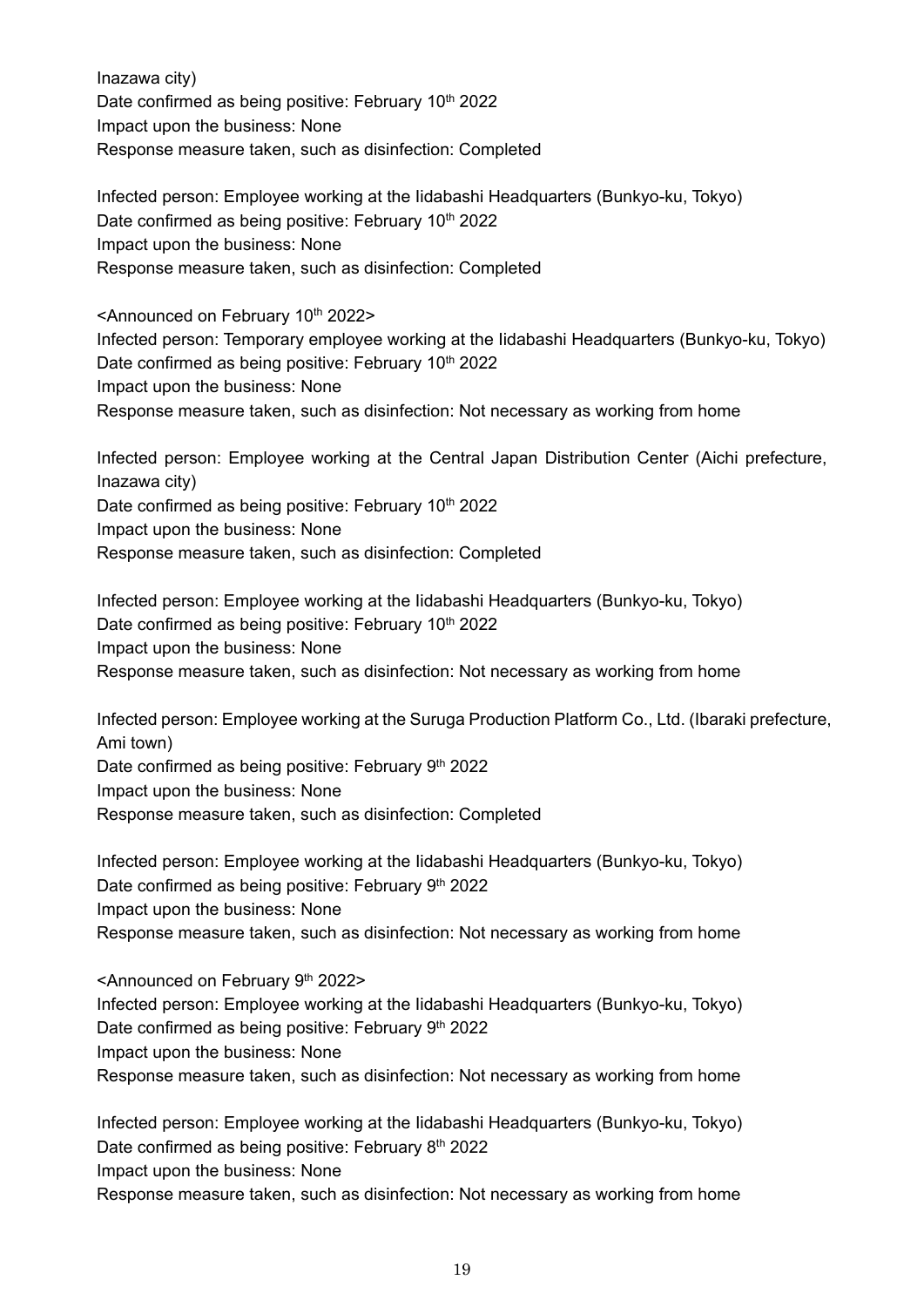Infected person: Employee working at the Suruga Production Platform Co., Ltd. (Shizuoka prefecture, Shizuoka city) Date confirmed as being positive: February 8<sup>th</sup> 2022 Impact upon the business: None Response measure taken, such as disinfection: Completed

<Announced on February 8<sup>th</sup> 2022> Infected person: Employee working at the Iidabashi Headquarters (Bunkyo-ku, Tokyo) Date confirmed as being positive: February 7<sup>th</sup> 2022 Impact upon the business: None Response measure taken, such as disinfection: Not necessary as working from home

Infected person: Employee working at the East Japan Distribution Center (Kanagawa prefecture, Kawasaki city) Date confirmed as being positive: February 7<sup>th</sup> 2022 Impact upon the business: None Response measure taken, such as disinfection: Completed

<Announced on February 7th 2022> Infected person: Employee working at the Iidabashi Headquarters (Bunkyo-ku, Tokyo) Date confirmed as being positive: February 7<sup>th</sup> 2022 Impact upon the business: None Response measure taken, such as disinfection: Completed

Infected person: Employee working at the Suruga Production Platform Co., Ltd. (Shizuoka prefecture, Shizuoka city) Date confirmed as being positive: February 5<sup>th</sup> 2022 Impact upon the business: None Response measure taken, such as disinfection: Completed

Infected person: Employee working at the Suruga Production Platform Co., Ltd. (Hyogo prefecture, Kobe city) Date confirmed as being positive: February 5<sup>th</sup> 2022 Impact upon the business: None Response measure taken, such as disinfection: Completed

Infected person: Employee working at the East Japan Distribution Center (Kanagawa prefecture, Kawasaki city) Date confirmed as being positive: February 5<sup>th</sup> 2022 Impact upon the business: None Response measure taken, such as disinfection: Completed

Infected person: Employee working at the Iidabashi Headquarters (Bunkyo-ku, Tokyo) Date confirmed as being positive: February 5<sup>th</sup> 2022 Impact upon the business: None Response measure taken, such as disinfection: Not necessary as working from home

Infected person: Employee working at the East Japan Distribution Center (Kanagawa prefecture, Kawasaki city)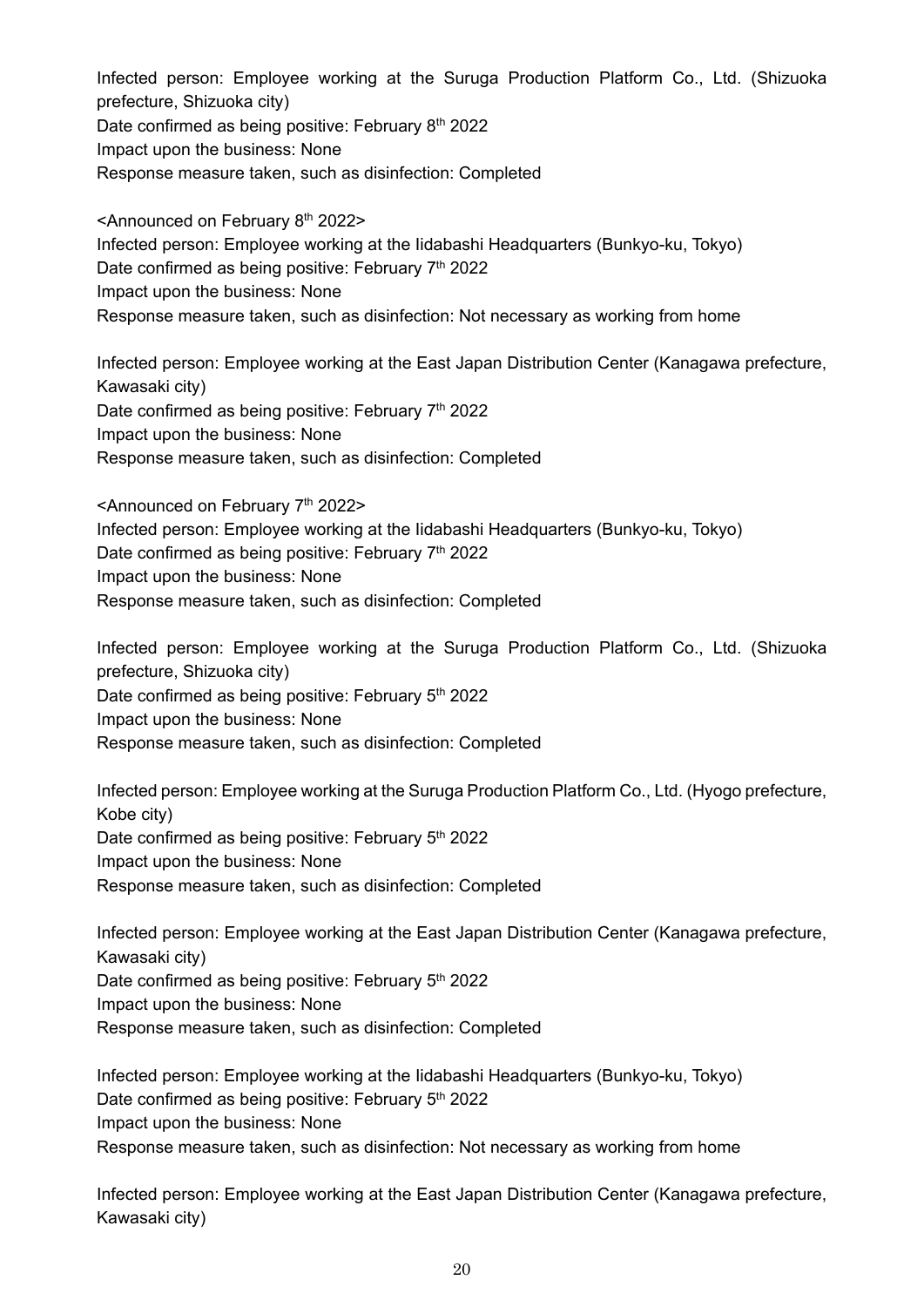Date confirmed as being positive: February 4<sup>th</sup> 2022 Impact upon the business: None Response measure taken, such as disinfection: Completed

Infected person: Temporary employee working at the East Japan Distribution Center (Kanagawa prefecture, Kawasaki city) Date confirmed as being positive: February 4<sup>th</sup> 2022 Impact upon the business: None Response measure taken, such as disinfection: Completed

Infected person: Contractual employee working at the Iidabashi Headquarters (Bunkyo-ku, Tokyo) Date confirmed as being positive: February 4<sup>th</sup> 2022 Impact upon the business: None Response measure taken, such as disinfection: Not necessary as working from home

Infected person: Employee working at the Suruga Production Platform Co., Ltd. (Hyogo prefecture, Kobe city) Date confirmed as being positive: February 4<sup>th</sup> 2022 Impact upon the business: None Response measure taken, such as disinfection: Completed

<Announced on February 4th 2022> Infected person: Contractual employee working at the Iidabashi Headquarters (Bunkyo-ku, Tokyo) Date confirmed as being positive: February 4<sup>th</sup> 2022 Impact upon the business: None Response measure taken, such as disinfection: Not necessary as working from home

Infected person: Employee working at the Iidabashi Headquarters (Bunkyo-ku, Tokyo) Date confirmed as being positive: February 4<sup>th</sup> 2022 Impact upon the business: None Response measure taken, such as disinfection: Completed

Infected person: Employee working at the Iidabashi Headquarters (Bunkyo-ku, Tokyo) Date confirmed as being positive: February 3rd 2022 Impact upon the business: None Response measure taken, such as disinfection: Not necessary as working from home

Infected person: Employee working at the Iidabashi Headquarters (Bunkyo-ku, Tokyo) Date confirmed as being positive: February 3rd 2022 Impact upon the business: None Response measure taken, such as disinfection: Completed

Infected person: Employee working at the Suruga Production Platform Co., Ltd. (Ibaraki prefecture, Ami town) Date confirmed as being positive: February 3rd 2022 Impact upon the business: None Response measure taken, such as disinfection: Completed

Infected person: Temporary employee working at the East Japan Distribution Center (Kanagawa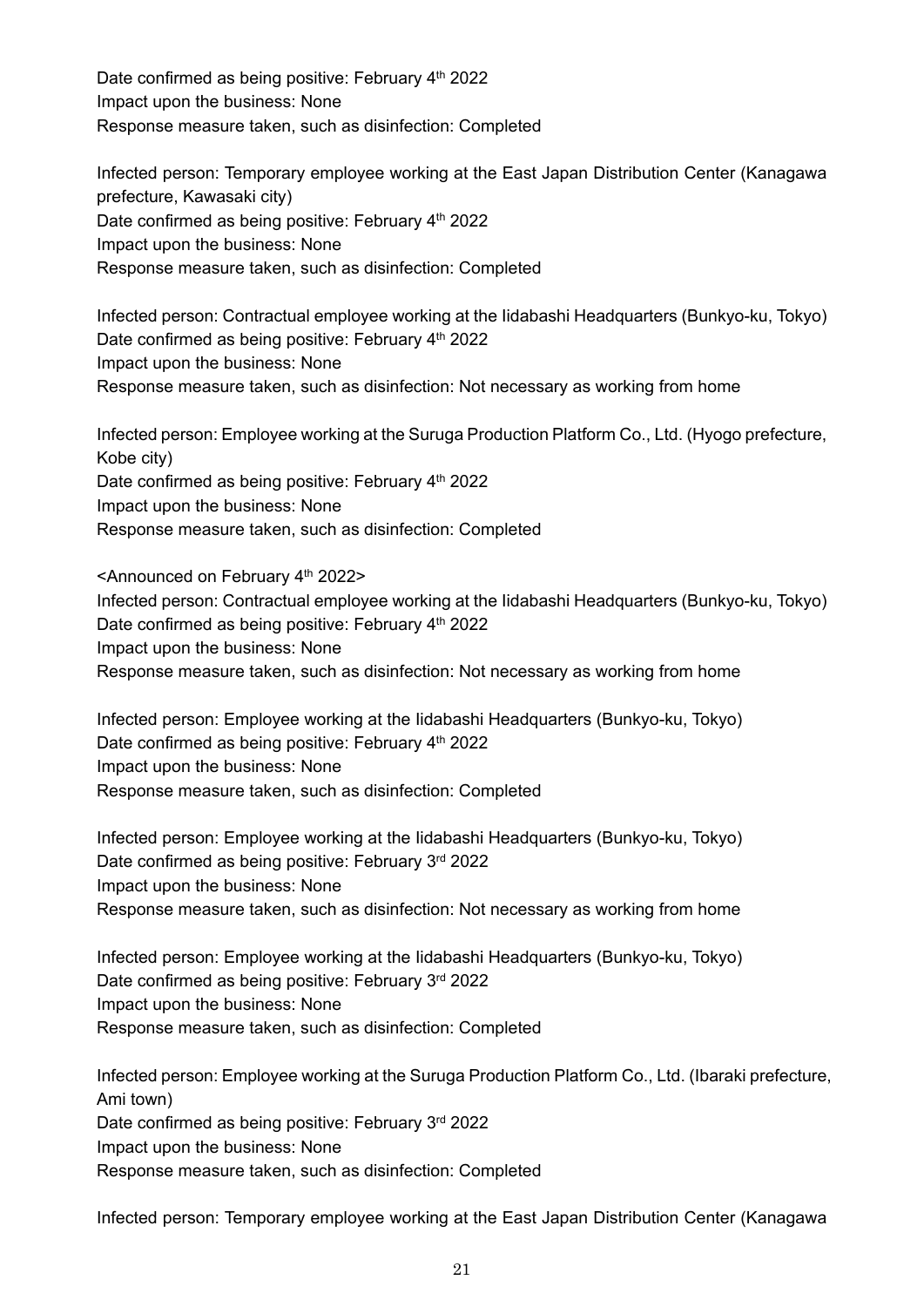prefecture, Kawasaki city) Date confirmed as being positive: February 2<sup>nd</sup> 2022 Impact upon the business: None Response measure taken, such as disinfection: Completed

Infected person: Employee working at the Iidabashi Headquarters (Bunkyo-ku, Tokyo) Date confirmed as being positive: February 3rd 2022 Impact upon the business: None Response measure taken, such as disinfection: Completed

<Announced on February 3rd 2022> Infected person: Employee working at the West Japan Distribution Center (Hyogo prefecture, Sanda city) Date confirmed as being positive: February 2<sup>nd</sup> 2022 Impact upon the business: None Response measure taken, such as disinfection: Completed

Infected person: Employee working at the Suruga Production Platform Co., Ltd. (Hyogo prefecture, Kobe city) Date confirmed as being positive: February 2<sup>nd</sup> 2022 Impact upon the business: None Response measure taken, such as disinfection: Completed

Infected person: Employee working at the Iidabashi Headquarters (Bunkyo-ku, Tokyo) Date confirmed as being positive: February 2<sup>nd</sup> 2022 Impact upon the business: None Response measure taken, such as disinfection: Completed

Infected person: Employee working at the Daiseki Co., Ltd. (Aichi prefecture, Nagoya city) Date confirmed as being positive: February 2<sup>nd</sup> 2022 Impact upon the business: None Response measure taken, such as disinfection: Completed

<Announced on February 2nd 2022> Infected person: Employee working at the East Japan Distribution Center (Kanagawa prefecture, Kawasaki city) Date confirmed as being positive: February 1<sup>st</sup> 2022 Impact upon the business: None Response measure taken, such as disinfection: Completed

Infected person: Employee working at the East Japan Distribution Center (Kanagawa prefecture, Kawasaki city) Date confirmed as being positive: February 1<sup>st</sup> 2022 Impact upon the business: None Response measure taken, such as disinfection: Completed

Infected person: Employee working at the East Japan Distribution Center (Kanagawa prefecture, Kawasaki city) Date confirmed as being positive: February 1<sup>st</sup> 2022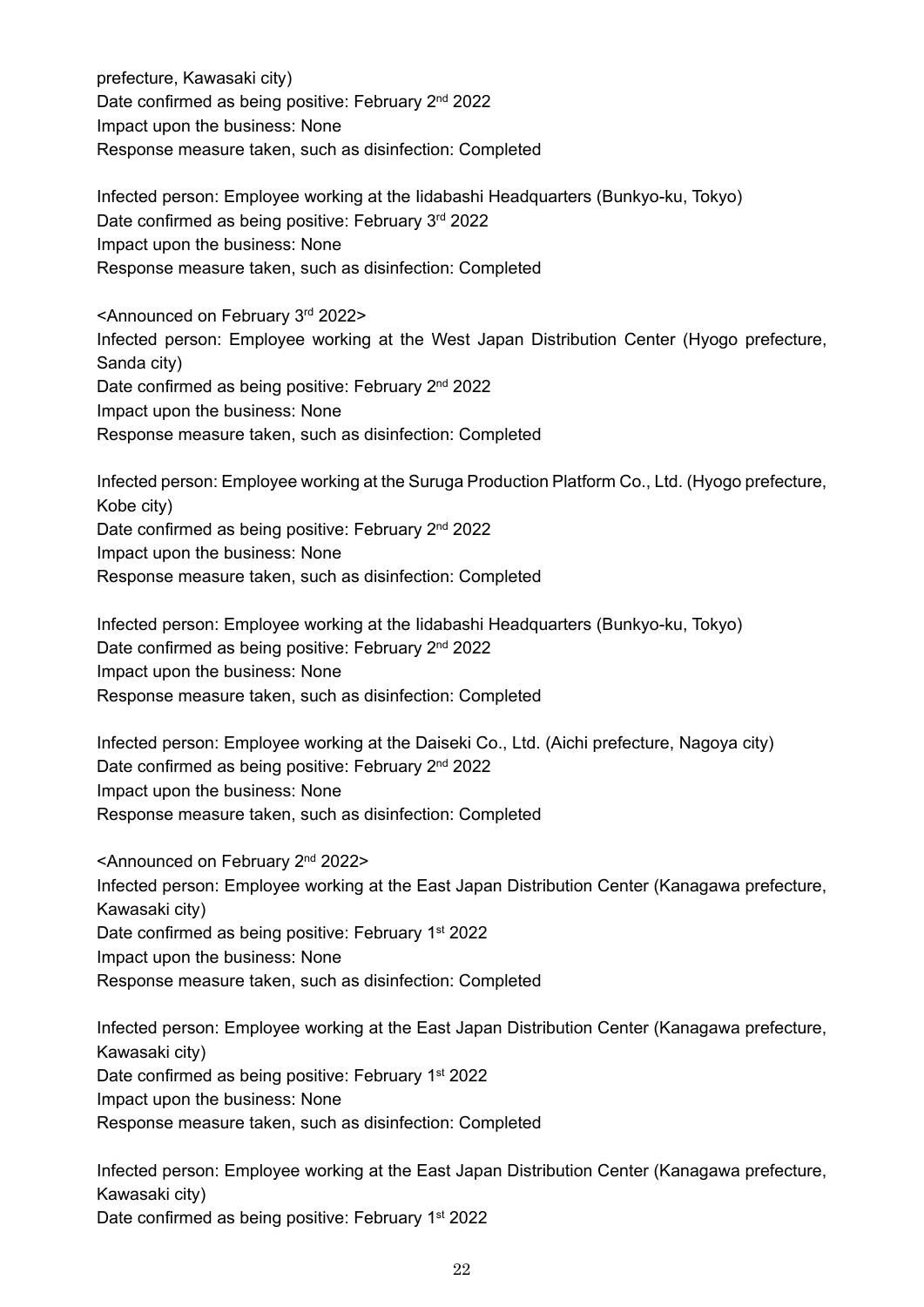Impact upon the business: None Response measure taken, such as disinfection: Completed

<Announced on February 1st 2022> Infected person: Employee working at the Suruga Production Platform Co., Ltd. (Ibaraki prefecture, Ami town) Date confirmed as being positive: February 1<sup>st</sup> 2022 Impact upon the business: None Response measure taken, such as disinfection: Not required as infected outside the workplace

Infected person: Employee working at the Suruga Production Platform Co., Ltd. (Ibaraki prefecture, Ami town) Date confirmed as being positive: January 31<sup>st</sup> 2022 Impact upon the business: None Response measure taken, such as disinfection: Completed

Infected person: Temporary employee working at the East Japan Distribution Center (Kanagawa prefecture, Kawasaki city) Date confirmed as being positive: January 29th 2022 Impact upon the business: None Response measure taken, such as disinfection: Completed

Infected person: Employee working at the Iidabashi Headquarters (Bunkyo-ku, Tokyo) Date confirmed as being positive: January 31<sup>st</sup> 2022 Impact upon the business: None Response measure taken, such as disinfection: Not necessary as working from home

Infected person: Employee working at the Iidabashi Headquarters (Bunkyo-ku, Tokyo) Date confirmed as being positive: January 31<sup>st</sup> 2022 Impact upon the business: None Response measure taken, such as disinfection: Not necessary as working from home

Infected person: Employee working at the Iidabashi Headquarters (Bunkyo-ku, Tokyo) Date confirmed as being positive: January 25<sup>th</sup> 2022 Impact upon the business: None Response measure taken, such as disinfection: Completed

<Announced on January 31st 2022> Infected person: Employee working at the West Japan Distribution Center (Hyogo prefecture, す る city)

Date confirmed as being positive: January 31<sup>st</sup> 2022

Impact upon the business: None

Response measure taken, such as disinfection: Not necessary as working from home

Infected person: Employee working at the Iidabashi Headquarters (Bunkyo-ku, Tokyo) Date confirmed as being positive: January 31<sup>st</sup> 2022 Impact upon the business: None Response measure taken, such as disinfection: Not necessary as working from home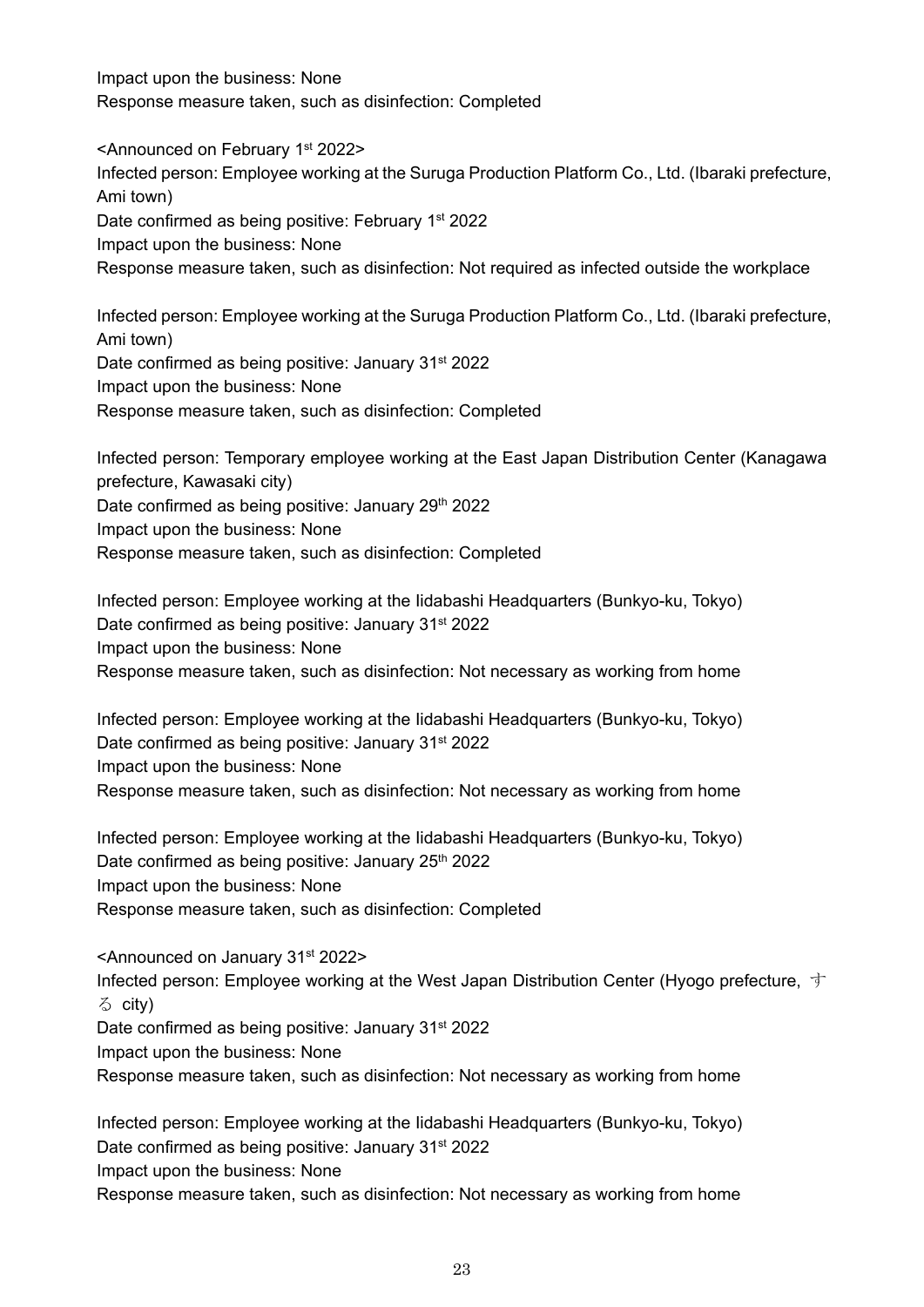Infected person: Employee working at the Iidabashi Headquarters (Bunkyo-ku, Tokyo) Date confirmed as being positive: January 30<sup>th</sup> 2022 Impact upon the business: None Response measure taken, such as disinfection: Not necessary as working from home

Infected person: Employee working at the Iidabashi Headquarters (Bunkyo-ku, Tokyo) Date confirmed as being positive: January 30<sup>th</sup> 2022 Impact upon the business: None Response measure taken, such as disinfection: Not necessary as working from home

Infected person: Employee working at the Suruga Production Platform Co., Ltd. (Ibaraki prefecture, Ami town) Date confirmed as being positive: January 29th 2022 Impact upon the business: None Response measure taken, such as disinfection: Completed

Infected person: Employee working at the Iidabashi Headquarters (Bunkyo-ku, Tokyo) Date confirmed as being positive: January 29th 2022 Impact upon the business: None Response measure taken, such as disinfection: Not necessary as working from home

<Announced on January 28th 2022> Infected person: Employee working at the Iidabashi Headquarters (Bunkyo-ku, Tokyo) Date confirmed as being positive: January 26<sup>th</sup> 2022 Impact upon the business: None Response measure taken, such as disinfection: Not required as infected outside the workplace

Infected person: Employee working at the Iidabashi Headquarters (Bunkyo-ku, Tokyo) Date confirmed as being positive: January 28<sup>th</sup> 2022 Impact upon the business: None Response measure taken, such as disinfection: Completed

Infected person: Temporary employee working at the East Japan Distribution Center (Kanagawa prefecture, Kawasaki city) Date confirmed as being positive: January 27<sup>th</sup> 2022 Impact upon the business: None Response measure taken, such as disinfection: Completed

Infected person: Employee working at the Iidabashi Headquarters (Bunkyo-ku, Tokyo) Date confirmed as being positive: January 27<sup>th</sup> 2022 Impact upon the business: None Response measure taken, such as disinfection: Not necessary as working from home

Infected person: Employee working at the QCT Center Kumamoto (Kumamoto prefecture, Kumamoto city) Date confirmed as being positive: January 27<sup>th</sup> 2022 Impact upon the business: None Response measure taken, such as disinfection: Completed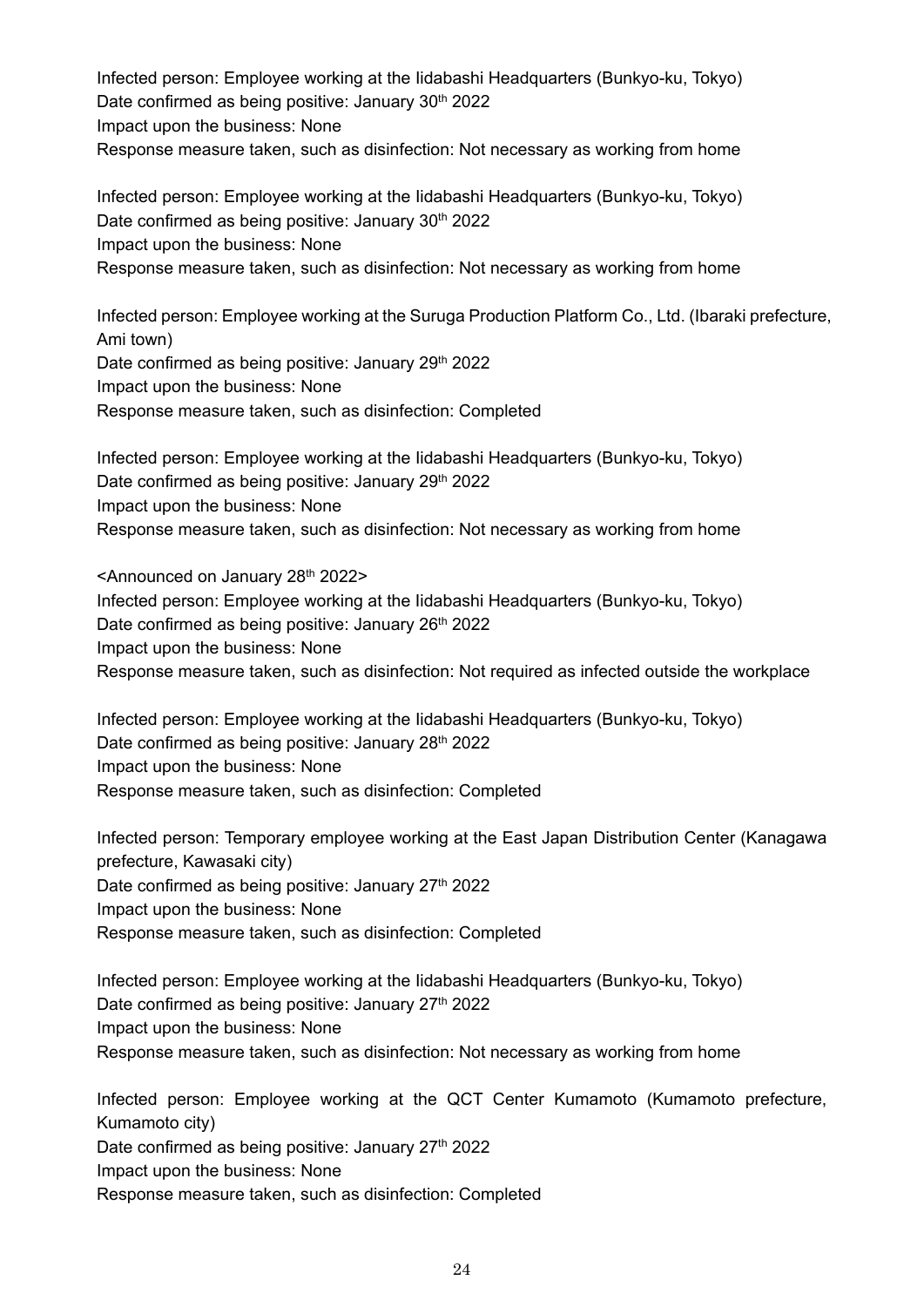Infected person: Employee working at the Iidabashi Headquarters (Bunkyo-ku, Tokyo) Date confirmed as being positive: January 27<sup>th</sup> 2022 Impact upon the business: None Response measure taken, such as disinfection: Not necessary as working from home

Infected person: Employee working at the Central Japan Distribution Center (Aichi prefecture, Inazawa city) Date confirmed as being positive: January  $27<sup>th</sup> 2022$ Impact upon the business: None Response measure taken, such as disinfection: Completed

<Announced on January 27<sup>th</sup> 2022> Infected person: Employee working at the Iidabashi Headquarters (Bunkyo-ku, Tokyo) Date confirmed as being positive: January 26<sup>th</sup> 2022 Impact upon the business: None Response measure taken, such as disinfection: Completed

Infected person: Employee working at the Iidabashi Headquarters (Bunkyo-ku, Tokyo) Date confirmed as being positive: January 26<sup>th</sup> 2022 Impact upon the business: None Response measure taken, such as disinfection: Completed

<Announced on January 25<sup>th</sup> 2022> Infected person: Employee working at the Iidabashi Headquarters (Bunkyo-ku, Tokyo) Date confirmed as being positive: January 24<sup>th</sup> 2022 Impact upon the business: None Response measure taken, such as disinfection: Completed

Infected person: Employee working at the Daiseki Co., Ltd. (Hyogo prefecture, Kobe city) Date confirmed as being positive: January 24<sup>th</sup> 2022 Impact upon the business: None Response measure taken, such as disinfection: Completed

Infected person: Employee working at the Iidabashi Headquarters (Bunkyo-ku, Tokyo) Date confirmed as being positive: January 24<sup>th</sup> 2022 Impact upon the business: None Response measure taken, such as disinfection: Not necessary as working from home

Infected person: Employee working at the Suruga Production Platform Co., Ltd. (Shizuoka prefecture, Shizuoka city) Date confirmed as being positive: January 18<sup>th</sup> 2022 Impact upon the business: None Response measure taken, such as disinfection: Completed

Infected person: Temporary employee working at the Iidabashi Headquarters (Bunkyo-ku, Tokyo) Date confirmed as being positive: January 24<sup>th</sup> 2022 Impact upon the business: None Response measure taken, such as disinfection: Not necessary as working from home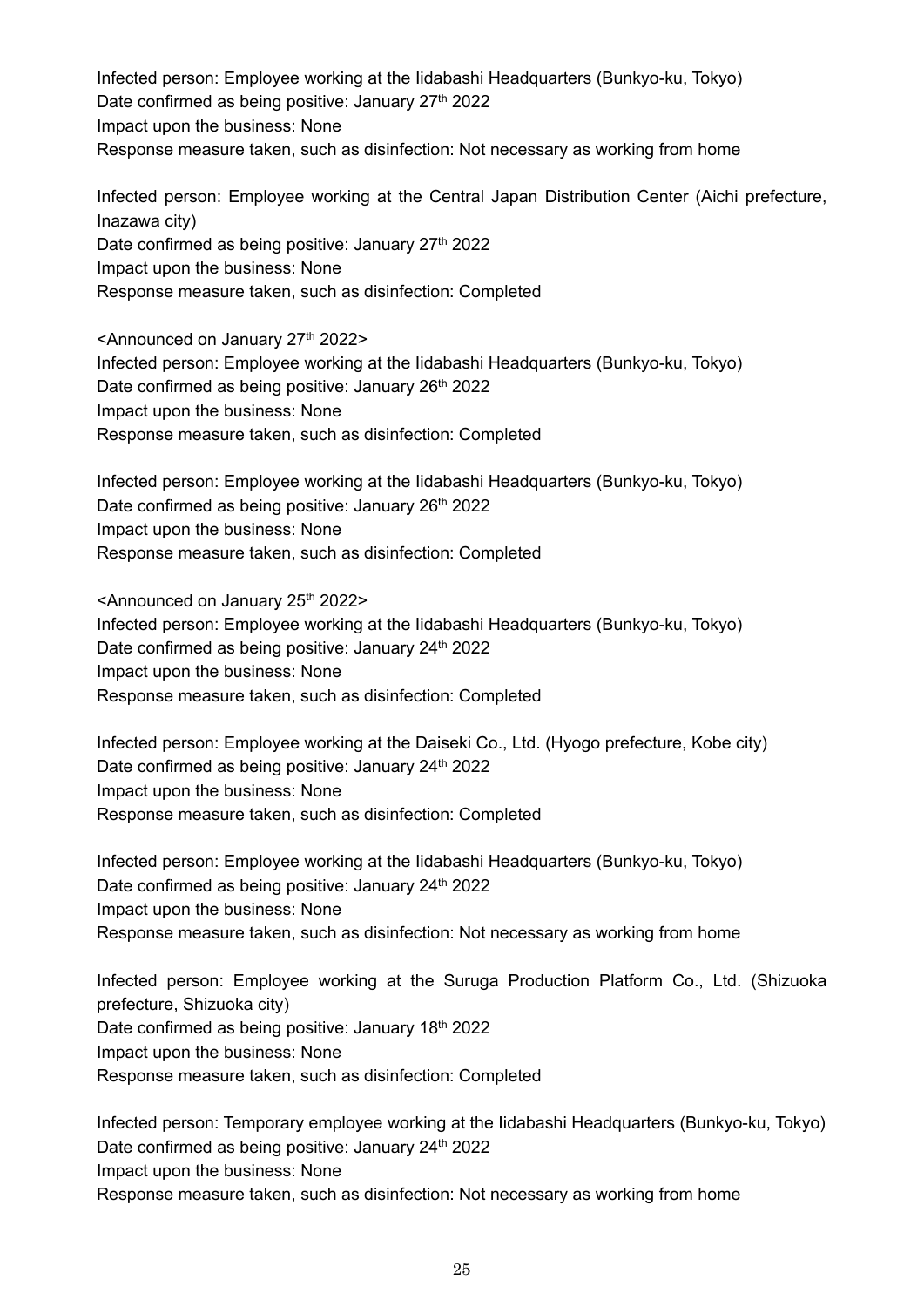Infected person: Employee working at the Iidabashi Headquarters (Bunkyo-ku, Tokyo) Date confirmed as being positive: January 22<sup>nd</sup> 2022 Impact upon the business: None Response measure taken, such as disinfection: Completed

Infected person: Employee working at the East Japan Distribution Center (Kanagawa prefecture, Kawasaki city) Date confirmed as being positive: January 24<sup>th</sup> 2022 Impact upon the business: None Response measure taken, such as disinfection: Completed

Infected person: Employee working at the Iidabashi Headquarters (Bunkyo-ku, Tokyo) Date confirmed as being positive: January 24<sup>th</sup> 2022 Impact upon the business: None Response measure taken, such as disinfection: Not necessary as working from home

<Announced on January 24<sup>th</sup> 2022> Infected person: Employee working at the Suruga Production Platform Co., Ltd. (Shizuoka prefecture, Shizuoka city) Date confirmed as being positive: January 23rd 2022 Impact upon the business: None Response measure taken, such as disinfection: Completed

Infected person: Employee working at the Suruga Production Platform Co., Ltd. (Shizuoka prefecture, Shizuoka city) Date confirmed as being positive: January 23rd 2022 Impact upon the business: None Response measure taken, such as disinfection: Completed

Infected person: Employee working at the East Japan Distribution Center (Kanagawa prefecture, Kawasaki city) Date confirmed as being positive: January 22<sup>nd</sup> 2022 Impact upon the business: None Response measure taken, such as disinfection: Completed

Infected person: Temporary employee working at the East Japan Distribution Center (Kanagawa prefecture, Kawasaki city) Date confirmed as being positive: January 22<sup>nd</sup> 2022 Impact upon the business: None Response measure taken, such as disinfection: Completed

<Announced on January 21st 2022> Infected person: Employee working at the Suruga Production Platform Co., Ltd. (Shizuoka prefecture, Shizuoka city) Date confirmed as being positive: January 21<sup>st</sup> 2022 Impact upon the business: None Response measure taken, such as disinfection: Completed

Infected person: Temporary employee working at the East Japan Distribution Center (Kanagawa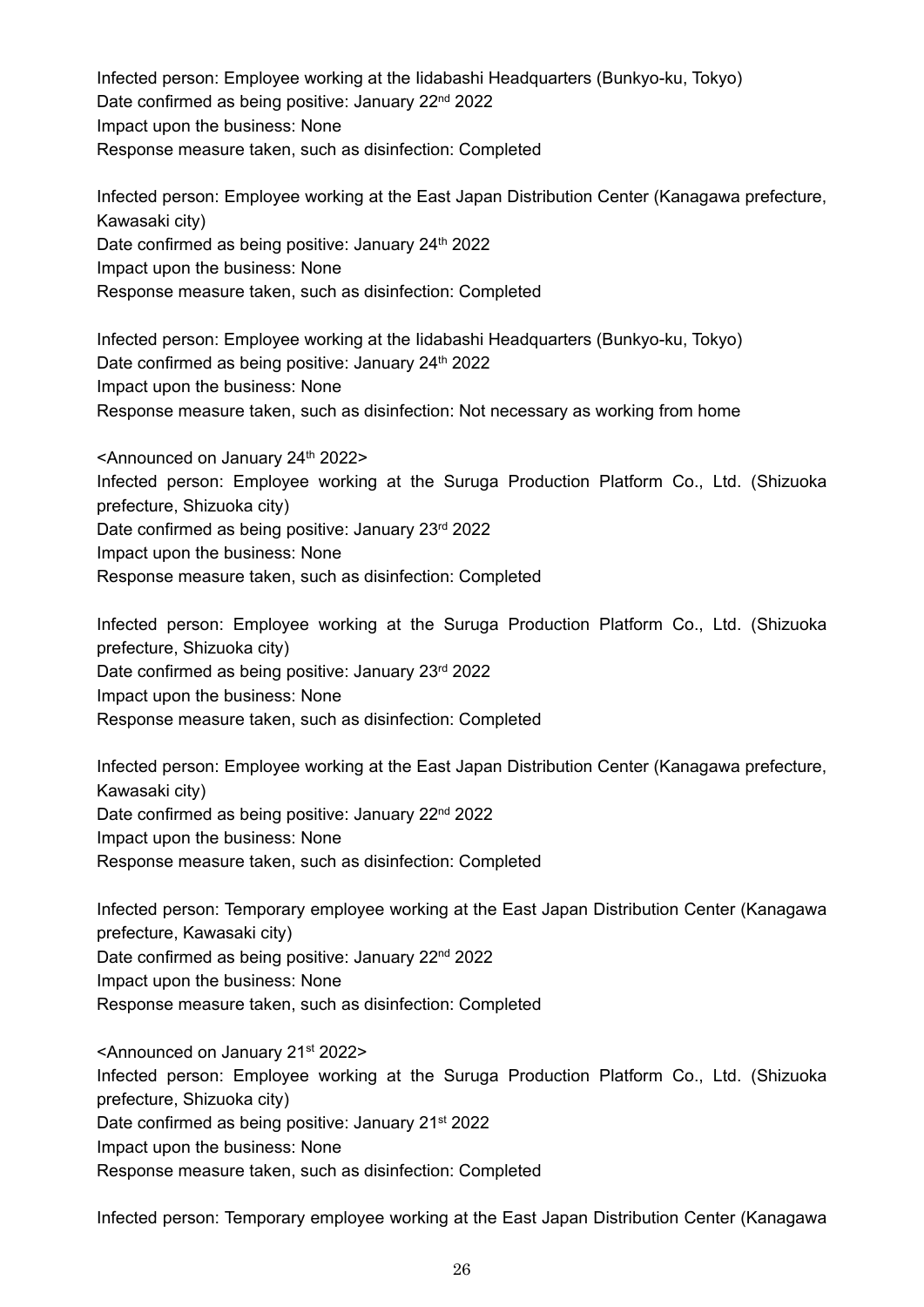prefecture, Kawasaki city) Date confirmed as being positive: January 21<sup>st</sup> 2022 Impact upon the business: None Response measure taken, such as disinfection: Completed

Infected person: Employee working at the Iidabashi Headquarters (Bunkyo-ku, Tokyo) Date confirmed as being positive: January 20<sup>th</sup> 2022 Impact upon the business: None Response measure taken, such as disinfection: Not necessary as working from home

<Announced on January 20<sup>th</sup> 2022> Infected person: Employee working at the Suruga Production Platform Co., Ltd. (Shizuoka prefecture, Shizuoka city) Date confirmed as being positive: January 19<sup>th</sup> 2022 Impact upon the business: None Response measure taken, such as disinfection: Completed

Infected person: Employee working at the Central Japan Distribution Center (Aichi prefecture, Inazawa city) Date confirmed as being positive: January 19th 2022 Impact upon the business: None Response measure taken, such as disinfection: Completed

<Announced on January 18th 2022> Infected person: Employee working at the Central Japan Distribution Center (Aichi prefecture, Inazawa city) Date confirmed as being positive: January 17<sup>th</sup> 2022 Impact upon the business: None Response measure taken, such as disinfection: Completed

<Announced on January 13th 2022> Infected person: Employee working at the East Japan Distribution Center (Kanagawa prefecture, Kawasaki city) Date confirmed as being positive: January 12<sup>th</sup> 2022 Impact upon the business: None Response measure taken, such as disinfection: Completed

Infected person: Temporary employee working at the East Japan Distribution Center (Kanagawa prefecture, Kawasaki city) Date confirmed as being positive: January 11<sup>th</sup> 2022 Impact upon the business: None Response measure taken, such as disinfection: Completed

<Announced on January 11<sup>th</sup> 2022> Infected person: Contractual employee working at the Iidabashi Headquarters (Bunkyo-ku, Tokyo) Date confirmed as being positive: January 8<sup>th</sup> 2022 Impact upon the business: None Response measure taken, such as disinfection: Not necessary as working from home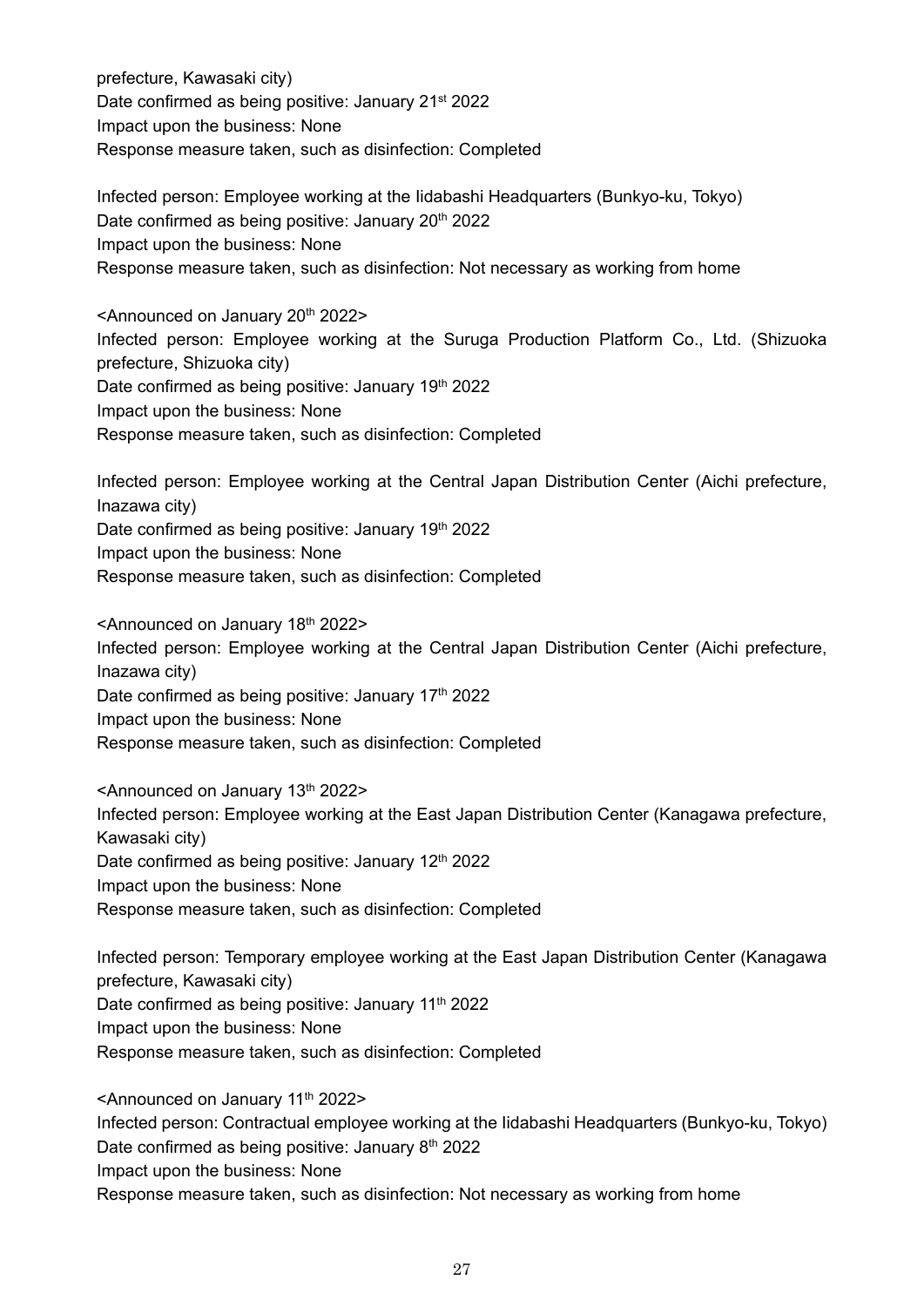<Announced on October 7th 2021> Infected person: Contractual employee working at the Iidabashi Headquarters (Bunkyo-ku, Tokyo) Date confirmed as being positive: October 6th 2021 Impact upon the business: None Response measure taken, such as disinfection: Not necessary as working from home

<Announced on September 16th 2021> Infected person: Temporary employee working at the Central Japan Distribution Center (Aichi prefecture, Inazawa city) Date confirmed as being positive: September 16<sup>th</sup> 2021 Impact upon the business: None Response measure taken, such as disinfection: Not required as infected outside the workplace

<Announced on September 8th 2021> Infected person: Employee working at the Iidabashi Headquarters (Bunkyo-ku, Tokyo) Date confirmed as being positive: September 7<sup>th</sup> 2021 Impact upon the business: None Response measure taken, such as disinfection: Completed

<Announced on September 7th 2021> Infected person: Temporary employee working at the Central Japan Distribution Center (Aichi prefecture, Inazawa city) Date confirmed as being positive: September 6<sup>th</sup> 2021 Impact upon the business: None Response measure taken, such as disinfection: Completed

Infected person: Employee working at the Daiseki Co., Ltd. (Hyogo prefecture, Kobe city) Date confirmed as being positive: September 4<sup>th</sup> 2021 Impact upon the business: None Response measure taken, such as disinfection: Not necessary as working from home

<Announced on September 1st 2021> Infected person: Temporary employee working at the Central Japan Distribution Center (Aichi prefecture, Inazawa city) Date confirmed as being positive: August 31<sup>st</sup> 2021 Impact upon the business: None Response measure taken, such as disinfection: Completed

<Announced on August 31st 2021> Infected person: Employee working at the Iidabashi Headquarters (Bunkyo-ku, Tokyo) Date confirmed as being positive: August 31<sup>st</sup> 2021 Impact upon the business: None Response measure taken, such as disinfection: Not necessary as working from home

<Announced on August 30<sup>th</sup> 2021> Infected person: Employee working at the Suruga Production Platform Co., Ltd. (Shizuoka prefecture, Shizuoka city) Date confirmed as being positive: August 27<sup>th</sup> 2021 Impact upon the business: None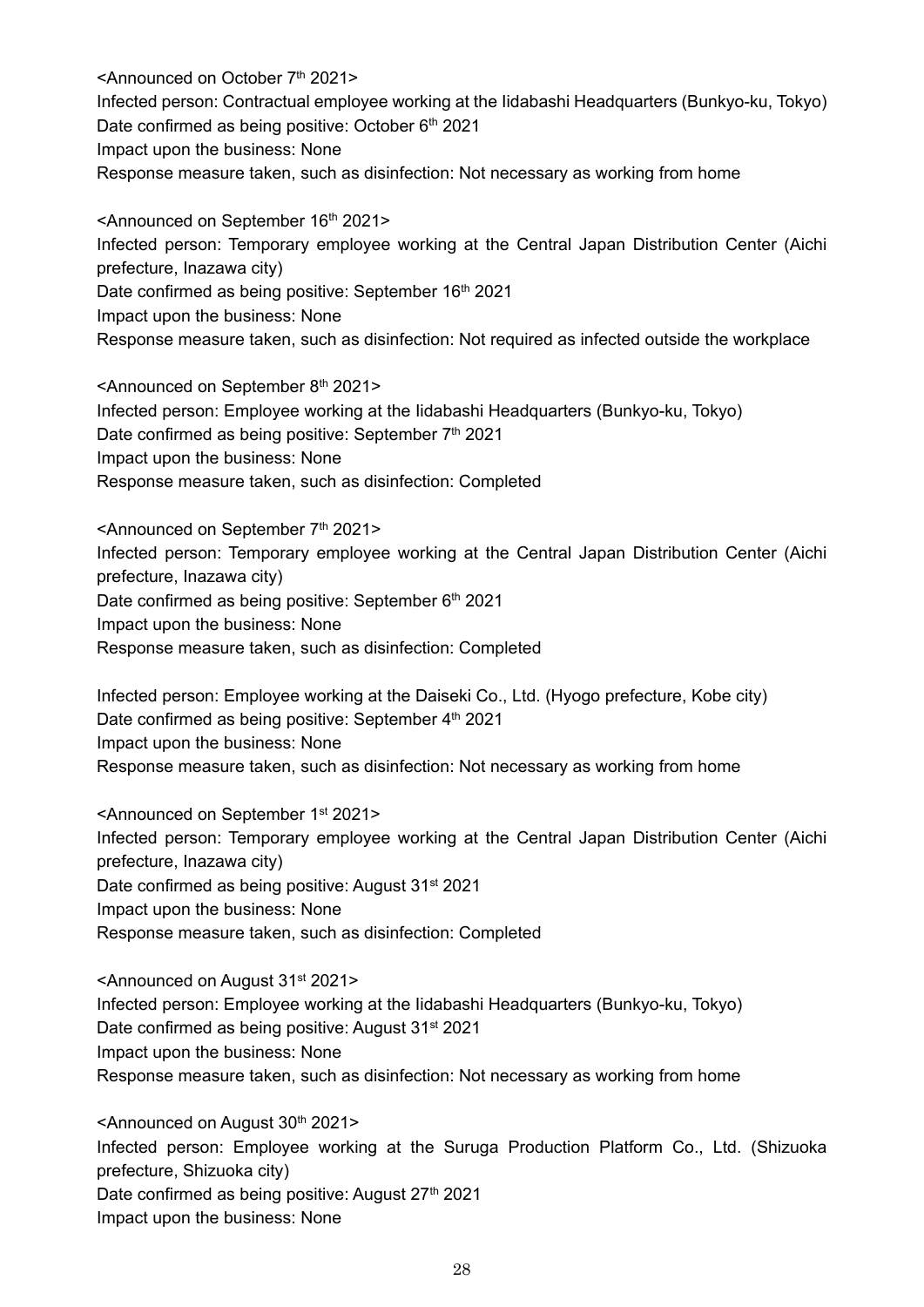Response measure taken, such as disinfection: Completed

<Announced on August 23rd 2021> Infected person: Employee working at the Iidabashi Headquarters (Bunkyo-ku, Tokyo) Date confirmed as being positive: August 22<sup>nd</sup> 2021 Impact upon the business: None Response measure taken, such as disinfection: Completed

Infected person: Employee working at the Iidabashi Headquarters (Bunkyo-ku, Tokyo) Date confirmed as being positive: August 22<sup>nd</sup> 2021 Impact upon the business: None Response measure taken, such as disinfection: Not necessary as working from home

Infected person: Employee working at the Daiseki Co., Ltd. (Hyogo prefecture, Kobe city) Date confirmed as being positive: August 20<sup>th</sup> 2021 Impact upon the business: None Response measure taken, such as disinfection: Completed

<Announced on August 20<sup>th</sup> 2021> Infected person: Temporary employee working at the East Japan Distribution Center (Kanagawa prefecture, Kawasaki city) Date confirmed as being positive: August 19th 2021 Impact upon the business: None Response measure taken, such as disinfection: Not required as infected outside the workplace

<Announced on August 19th 2021> Infected person: Temporary employee working at the East Japan Distribution Center (Kanagawa prefecture, Kawasaki city) Date confirmed as being positive: August 18th 2021 Impact upon the business: None Response measure taken, such as disinfection: Completed

<Announced on August 17th 2021> Infected person: Employee working at the Iidabashi Headquarters (Bunkyo-ku, Tokyo) Date confirmed as being positive: August 16th 2021 Impact upon the business: None Response measure taken, such as disinfection: Completed

<Announced on August 16th 2021> Infected person: Employee working at the Iidabashi Headquarters (Bunkyo-ku, Tokyo) Date confirmed as being positive: August 14<sup>th</sup> 2021 Impact upon the business: None Response measure taken, such as disinfection: Not necessary as working from home

Infected person: Temporary employee working at the East Japan Distribution Center (Kanagawa prefecture, Kawasaki city) Date confirmed as being positive: August 13th 2021 Impact upon the business: None Response measure taken, such as disinfection: Completed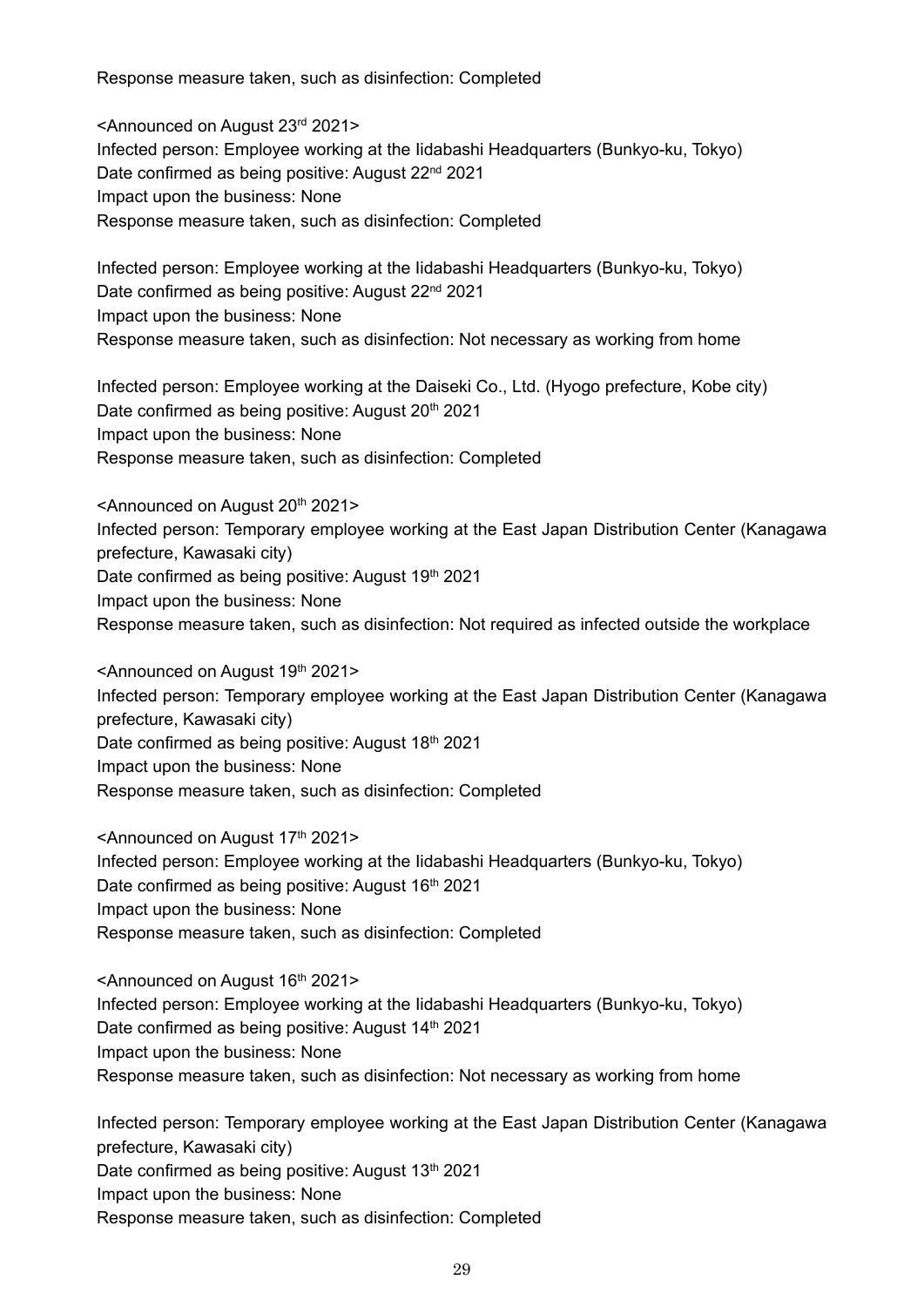<Announced on August 10th 2021> Infected person: Employee working at the Iidabashi Headquarters (Bunkyo-ku, Tokyo) Date confirmed as being positive: August 7<sup>th</sup> 2021 Impact upon the business: None Response measure taken, such as disinfection: Not required as infected outside the workplace

<Announced on August 5th 2021> Infected person: Temporary employee working at the East Japan Distribution Center (Kanagawa prefecture, Kawasaki city) Date confirmed as being positive: August 4th 2021 Impact upon the business: None Response measure taken, such as disinfection: Completed

Infected person: Employee working at the East Japan Distribution Center (Kanagawa prefecture, Kawasaki city) Date confirmed as being positive: August  $4<sup>th</sup>$  2021 Impact upon the business: None Response measure taken, such as disinfection: Completed

<Announced on August 3rd 2021> Infected person: Temporary employee working at the East Japan Distribution Center (Kanagawa prefecture, Kawasaki city) Date confirmed as being positive: August 2<sup>nd</sup> 2021 Impact upon the business: None Response measure taken, such as disinfection: Completed

<Announced on August 2nd 2021> Infected person: Temporary employee working at the East Japan Distribution Center (Kanagawa prefecture, Kawasaki city) Date confirmed as being positive: July 30<sup>th</sup> 2021 Impact upon the business: None Response measure taken, such as disinfection: Completed

<Announced on July 27<sup>th</sup> 2021> Infected person: Employee working at the Iidabashi Headquarters (Bunkyo-ku, Tokyo) Date confirmed as being positive: July 26<sup>th</sup> 2021 Impact upon the business: None Response measure taken, such as disinfection: Not necessary as working from home

<Announced on July 26th 2021> Infected person: Temporary employee working at the East Japan Distribution Center (Kanagawa prefecture, Kawasaki city) Date confirmed as being positive: July 25<sup>th</sup> 2021 Impact upon the business: None Response measure taken, such as disinfection: Completed

<Announced on July 16<sup>th</sup> 2021> Infected person: Employee working at the Iidabashi Headquarters (Bunkyo-ku, Tokyo)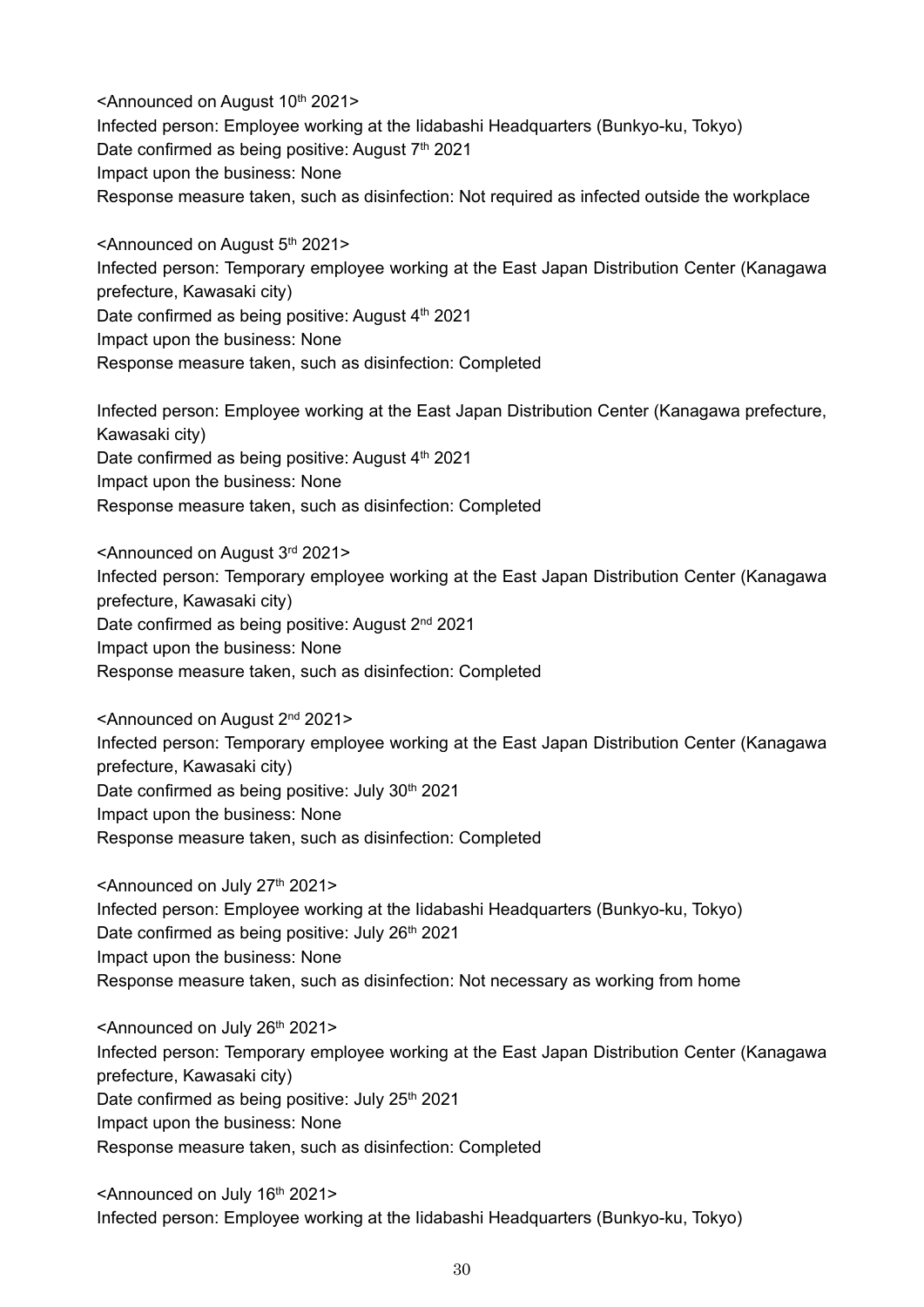Date confirmed as being positive: July 15<sup>th</sup> 2021 Impact upon the business: None Response measure taken, such as disinfection: Completed

<Announced on July 8<sup>th</sup> 2021> Infected person: Employee working at the Iidabashi Headquarters (Bunkyo-ku, Tokyo) Date confirmed as being positive: July 7<sup>th</sup> 2021 Impact upon the business: None Response measure taken, such as disinfection: Not necessary as infected outside the workplace

Infected person: Employee working at the Iidabashi Headquarters (Bunkyo-ku, Tokyo) Date confirmed as being positive: July  $7<sup>th</sup>$  2021 Impact upon the business: None Response measure taken, such as disinfection: Not necessary as infected outside the workplace

Infected person: Employee working at the Iidabashi Headquarters (Bunkyo-ku, Tokyo) Date confirmed as being positive: July  $7<sup>th</sup>$  2021 Impact upon the business: None Response measure taken, such as disinfection: Not necessary as infected outside the workplace

Infected person: Employee working at the Iidabashi Headquarters (Bunkyo-ku, Tokyo) Date confirmed as being positive: July  $7<sup>th</sup>$  2021 Impact upon the business: None Response measure taken, such as disinfection: Completed on July 6<sup>th</sup>

Infected person: Employee working at the Iidabashi Headquarters (Bunkyo-ku, Tokyo) Date confirmed as being positive: July  $6<sup>th</sup>$  2021 Impact upon the business: None Response measure taken, such as disinfection: Completed on July 6<sup>th</sup>

<Announced on June 4th 2021> Infected person: Employee working at the Iidabashi Headquarters (Bunkyo-ku, Tokyo) Date confirmed as being positive: June  $4<sup>th</sup>$  2021 Impact upon the business: None Response measure taken, such as disinfection: Not necessary as working from home

<Announced on May 26th 2021> Infected person: Employee working at the Shimizu Factory (Shizuoka prefecture, Shizuoka city) Date confirmed as being positive: May 25<sup>th</sup> 2021 Impact upon the business: None Response measure taken, such as disinfection: Completed

<Announced on May 6th 2021> Infected person: Employee working at the Iidabashi Headquarters (Bunkyo-ku, Tokyo) Date confirmed as being positive: May 1st 2021 Impact upon the business: None Response measure taken, such as disinfection: Not necessary as working from home

Infected person: Employee working at the Iidabashi Headquarters (Bunkyo-ku, Tokyo)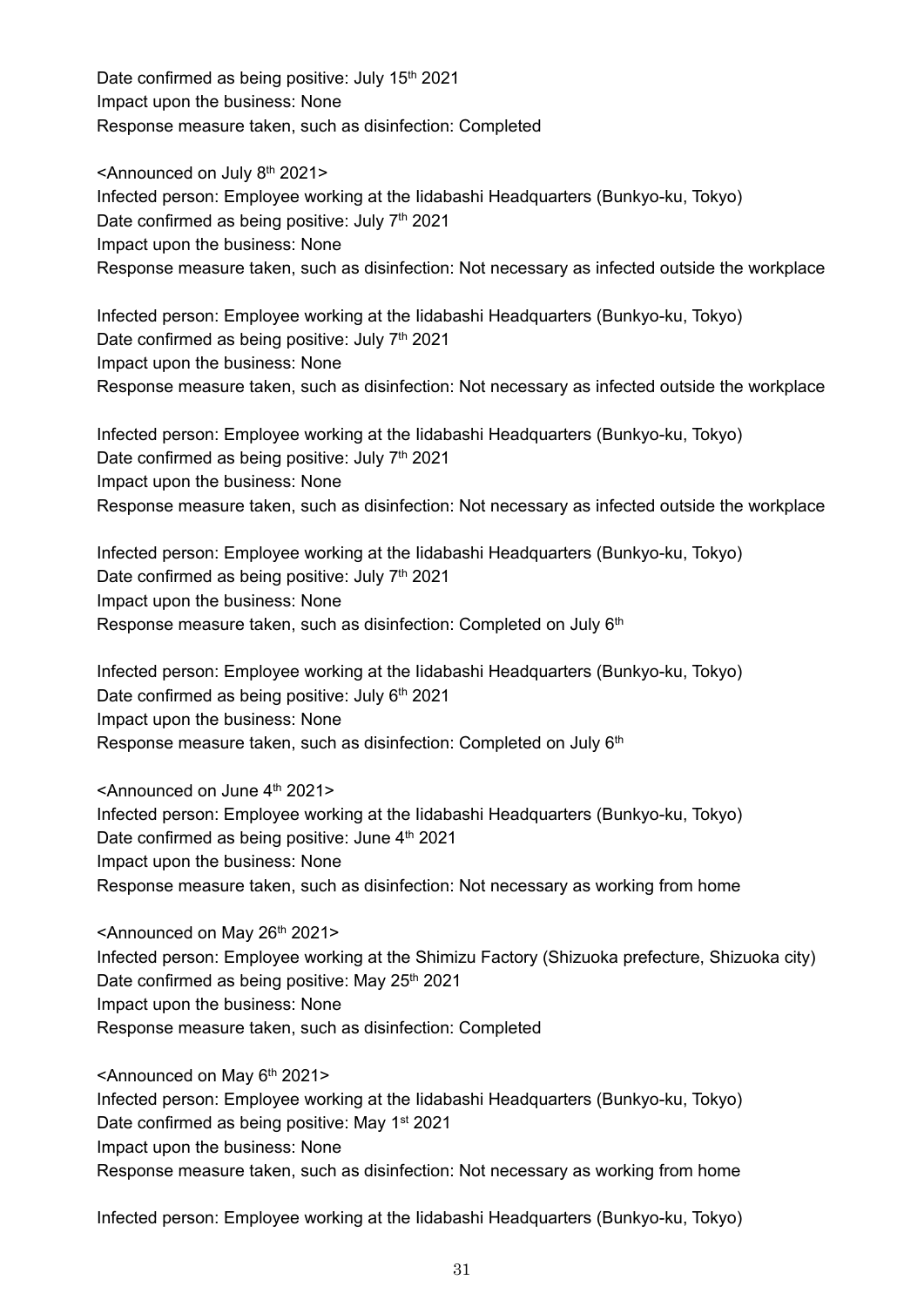Date confirmed as being positive: April 30<sup>th</sup> 2021 Impact upon the business: None Response measure taken, such as disinfection: Not necessary as working from home

<Announced on April 28th 2021> Infected person: Temporary employee working at the East Japan Distribution Center (Kanagawa prefecture, Kawasaki city) Date confirmed as being positive: April 27<sup>th</sup> 2021 Impact upon the business: None Response measure taken, such as disinfection: Completed

<Announced on April 22nd 2021> Infected person: Employee working at the West Japan Distribution Center (Hyogo prefecture, Sanda city) Date confirmed as being positive: April 21<sup>st</sup> 2021 Impact upon the business: None Response measure taken, such as disinfection: Completed

<Announced on April 6th 2021> Infected person: Employee working at the Iidabashi Headquarters (Bunkyo-ku, Tokyo) Date confirmed as being positive: April 6<sup>th</sup> 2021 Impact upon the business: None Response measure taken, such as disinfection: Not necessary as working from home

<Announced on April 5th 2021> Infected person: Temporary employee working at the East Japan Distribution Center (Kanagawa prefecture, Kawasaki city) Date confirmed as being positive: April 3rd 2021 Impact upon the business: None Response measure taken, such as disinfection: Completed

<Announced on January 27<sup>th</sup> 2021> Infected person: Employee working at the Iidabashi Headquarters (Bunkyo-ku, Tokyo) Date confirmed as being positive: January 26<sup>th</sup> 2021 Impact upon the business: None Response measure taken, such as disinfection: Not necessary as working from home

<Announced on January 14th 2021> Infected person: Employee working at the Iidabashi Headquarters (Bunkyo-ku, Tokyo) Date confirmed as being positive: January 13<sup>th</sup> 2021 Impact upon the business: None Response measure taken, such as disinfection: Not necessary as working from home

<Announced on January 12<sup>th</sup> 2021> Infected person: Employee working at the Suruga Production Platform Co., Ltd. (Shizuoka prefecture, Shizuoka city) Date confirmed as being positive: January 10<sup>th</sup> 2021 Impact upon the business: None Response measure taken, such as disinfection: Not necessary as it was during the New Year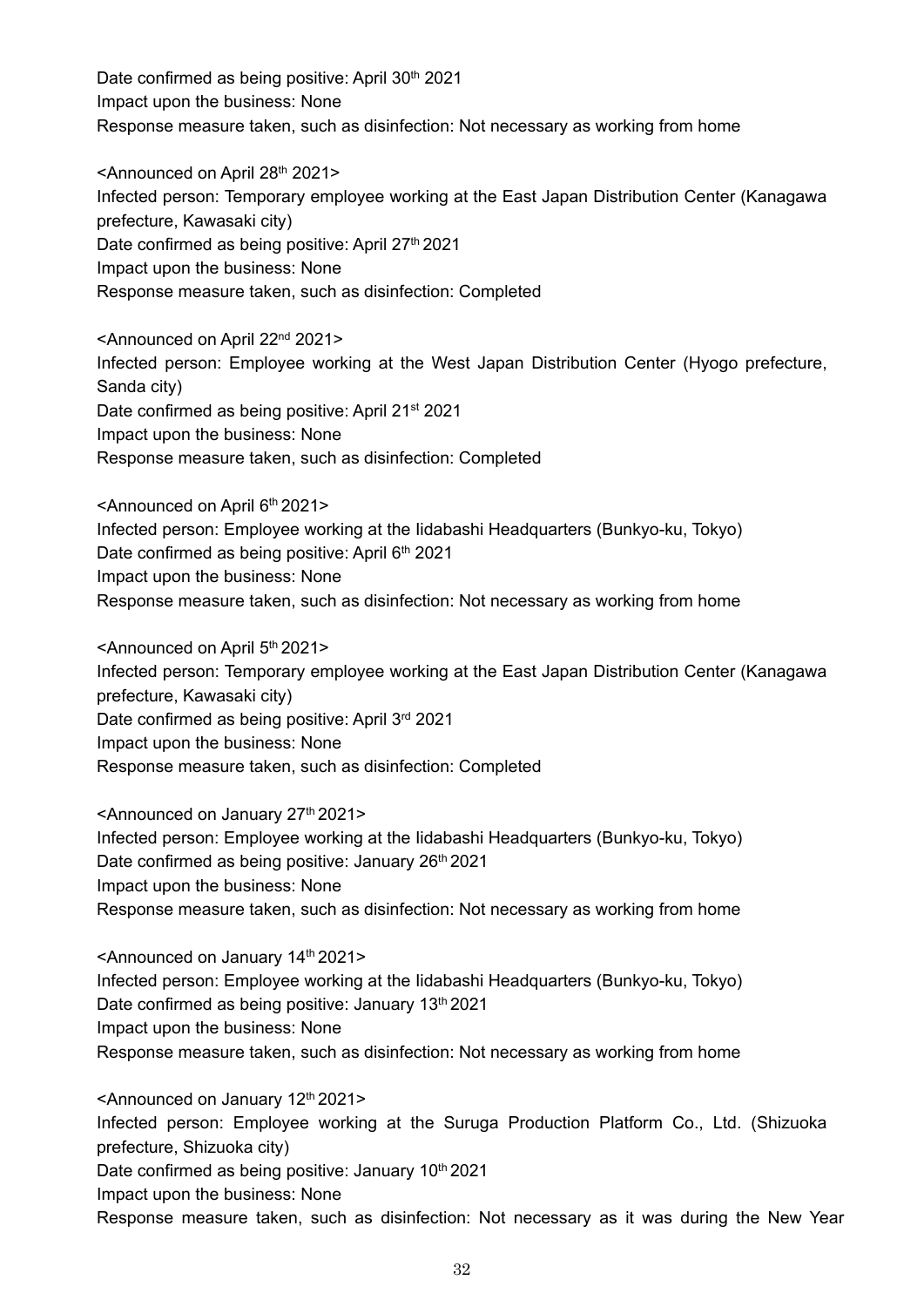holidays

Infected person: Employee working at the Iidabashi Headquarters (Bunkyo-ku, Tokyo) Date confirmed as being positive: January 8<sup>th</sup> 2021 Impact upon the business: None Response measure taken, such as disinfection: Not necessary as working from home

<Announced on January 6<sup>th</sup> 2021> Infected person: Employee working at the Suruga Production Platform Co., Ltd. (Shizuoka prefecture, Shizuoka city) Date confirmed as being positive: January 5<sup>th</sup> 2021 Impact upon the business: None Response measure taken, such as disinfection: Not necessary as it was during the New Year

holidays

Infected person: Employee working at the Kumamoto sales office (Kumamoto prefecture, Kumamoto city)

Date confirmed as being positive: January 5<sup>th</sup> 2021

Impact upon the business: None

Response measure taken, such as disinfection: Not necessary as working from home

 $\leq$ Announced on January  $5<sup>th</sup>$  2021> Infected person: Employee working at the Iidabashi Headquarters (Bunkyo-ku, Tokyo) Date confirmed as being positive: December 31<sup>st</sup> 2020 Impact upon the business: None Response measure taken, such as disinfection: Not necessary as working from home

<Announced on December 21st 2020> Infected person: Employee working at the Iidabashi Headquarters (Bunkyo-ku, Tokyo) Date confirmed as being positive: December 18th 2020 Impact upon the business: None Response measure taken, such as disinfection: Completed

<Announced on December 18th 2020> Infected person: Employee working at the Iidabashi Headquarters (Bunkyo-ku, Tokyo) Date confirmed as being positive: December 17th 2020 Impact upon the business: None Response measure taken, such as disinfection: Completed

Infected person: Temporary employee working at the East Japan Distribution Center (Kanagawa Prefecture, Kawasaki city) Date confirmed as being positive: December 16<sup>th</sup> 2020 Impact upon the business: None Response measure taken, such as disinfection: Completed

<Announced on November 24th 2020> Infected person: Employee working at the Iidabashi Headquarters (Bunkyo-ku, Tokyo) Date confirmed as being positive: November 20<sup>th</sup> 2020 Impact upon the business: None